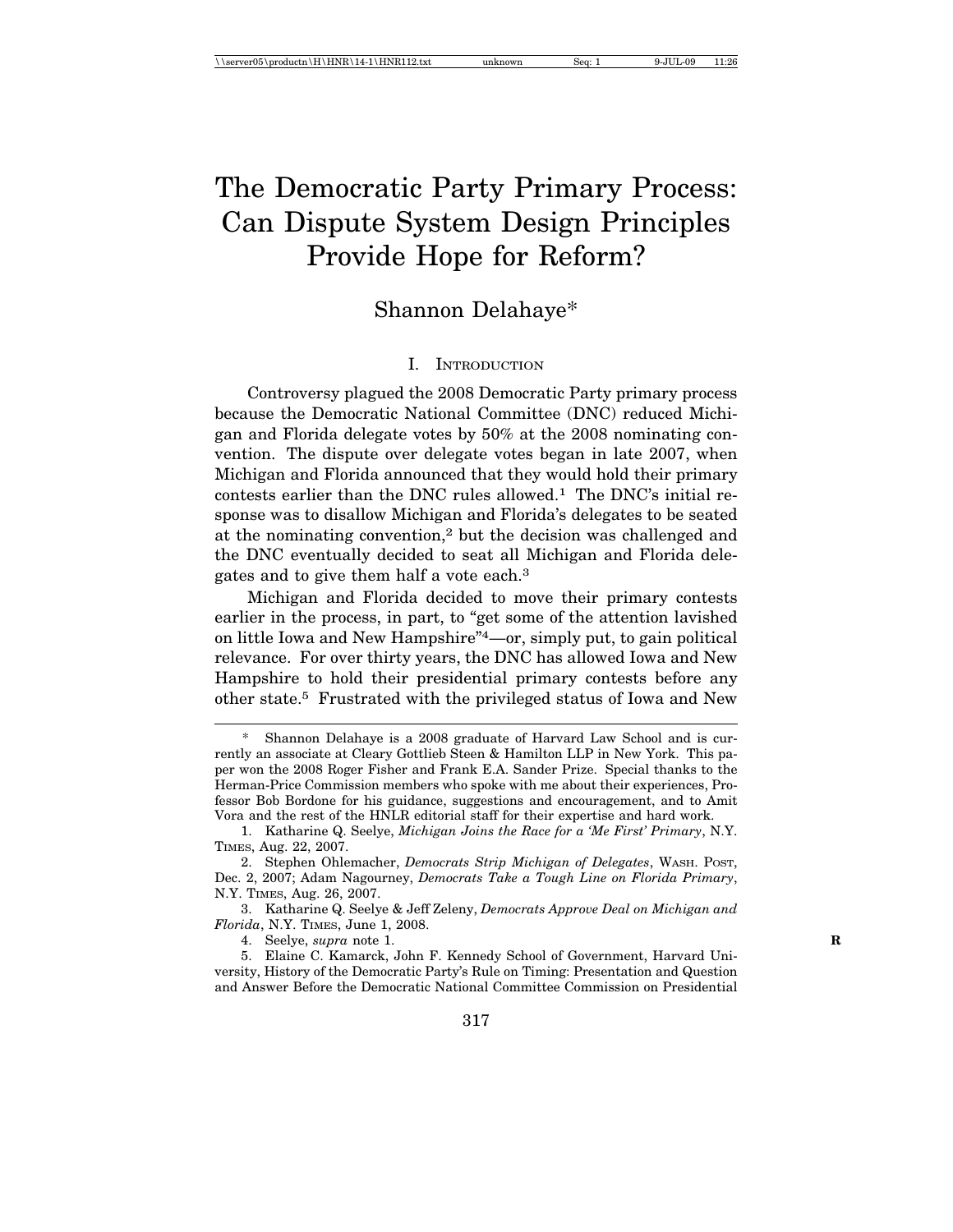Hampshire, Michigan had threatened to hold an early primary for years and, in 2004, Michigan made the decision to hold its primary on the same day as the New Hampshire primary.<sup>6</sup> Before the 2004 primary season began, however, the DNC persuaded Michigan to comply with the rules by promising to appoint a commission to address the dispute.7

Indeed, as promised, the DNC passed a resolution at the 2004 nominating convention to address the tension over Iowa and New Hampshire's first-in-the-nation status, calling for the creation of the Commission on Presidential Nomination Timing and Scheduling.8 This Commission was informally referred to as the Herman-Price Commission, named after Co-Chairs Alexis Herman and David Price. In 2005, the Commission issued its final proposal: to keep the Iowa caucus and the New Hampshire primary as usual, but to add two states to the early primary calendar.<sup>9</sup> Responsible for choosing the two additional states, the DNC Rules & Bylaws Committee chose Nevada and South Carolina from a pool of twelve applicants, which included the State of Michigan.10

Once again denied the opportunity to hold an early primary, Michigan responded in 2008 by holding its primary on January 15th, three weeks before the DNC's February 5th start date.<sup>11</sup> Florida held its primary on January 29th.<sup>12</sup> The defection of Michigan and Florida created distress for the Democratic Party and caused uproar in

7. *Id.*

Nomination Timing and Scheduling (First Herman-Price Commission Meeting) 3-5 (Mar. 12, 2005), *available at* http://a9.g.akamai.net/7/9/8082/v001/www.democrats. org/pdfs/20050406\_presentation1.pdf.

<sup>6.</sup> Carl Levin, U.S. Senator for Michigan, Address Before the Democratic National Committee Commission on Presidential Nomination Timing and Scheduling (Second Herman-Price Commission Meeting) 23-26 (May 14, 2005), *available at* http:/ /a9.g.akamai.net/7/9/8082/v001/democratic1.download.akamai.com/8082/pdfs/commission/20050531\_0514transcript.pdf.

<sup>8.</sup> Resolution Establishing a Commission on Presidential Nomination Timing and Scheduling (adopted July 26, 2004 by the 2004 Democratic Nominating convention) [hereinafter Resolution Establishing Herman-Price Commission], *available at* http://www.democrats.org/page/s/nominating.

<sup>9.</sup> The Democratic Party, Commission on Presidential Nomination Timing and Scheduling, http://www.democrats.org/page/s/nominating (last visited June 15, 2008).

<sup>10.</sup> *Democrats Add Nevada, South Carolina to Calendar*, THE HOTLINE: NA-TIONAL JOURNAL'S DAILY BRIEFING ON POLITICS, July 22, 2006, *available at* http://hotlineoncall.nationaljournal.com/archives/2006/07/democrats\_add\_n.php.

<sup>11.</sup> Michigan Primary Results, Election Center 2008, http://www.cnn.com/ELEC-TION/2008/primaries/results/state/#MI (last visited June 15, 2008).

<sup>12.</sup> Florida Primary Results, Election Center 2008, http://www.cnn.com/ELEC-TION/2008/primaries/results/state/#val=FL (last visited June 15, 2008).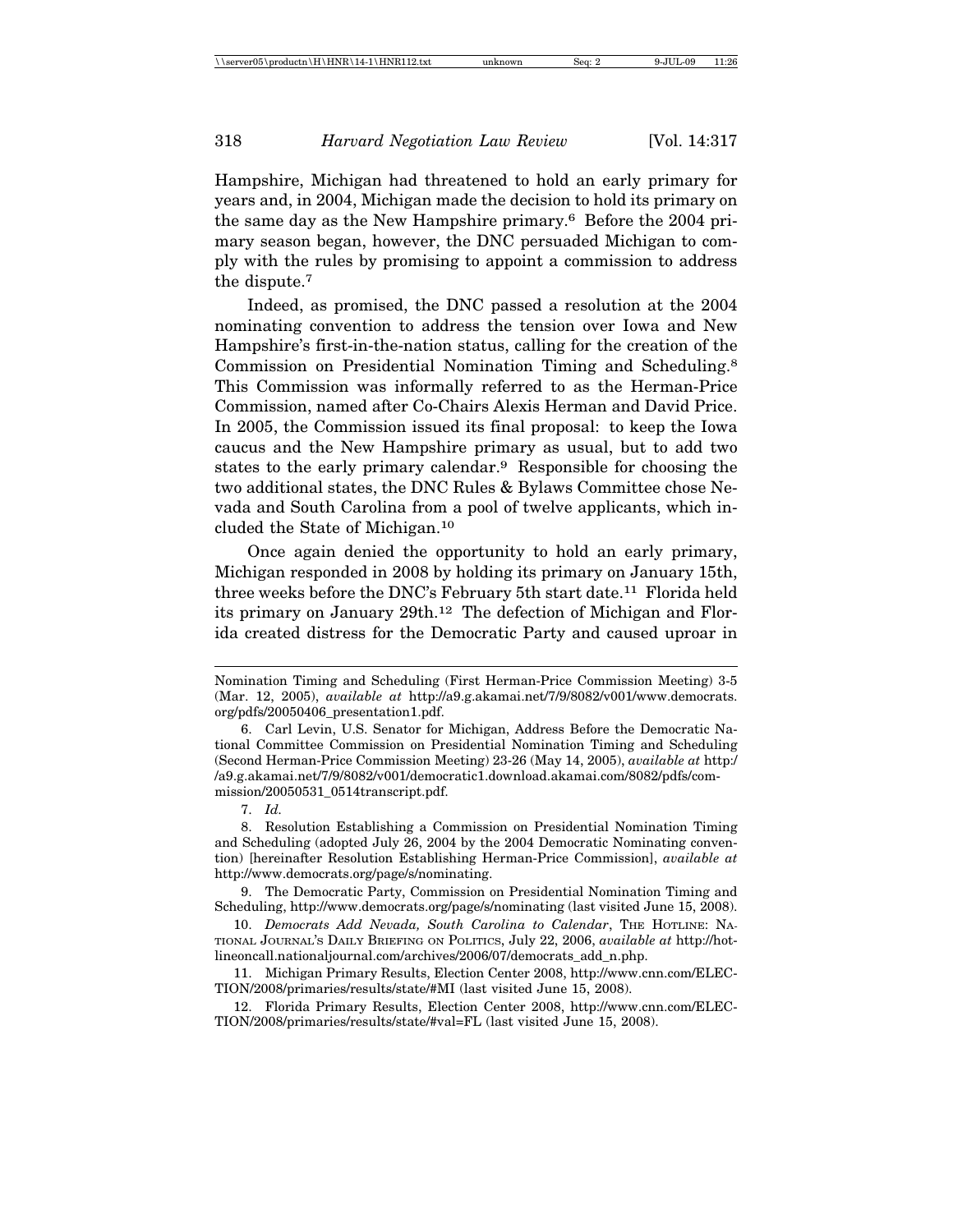the political community. Michigan and Florida are traditionally important states for the Democratic Party, constituting almost ten percent of pledged delegates,<sup>13</sup> and the loss of half their delegates was especially troubling given the tight race between Senators Clinton and Obama during the 2008 election cycle.14

The question this paper will address is how the Herman-Price Commission could have been designed differently to reduce the chances of Michigan and Florida defecting. Section I will provide a general background about the presidential primary process. Section II will evaluate the Herman-Price Commission, including what kinds of disputes it addressed and which procedures it used to address those disputes. Section III will advance several dispute system alternatives to commissions such as the Herman-Price Commission, and Section IV will conclude with recommendations for the future.

#### II. HOW DOES THE PRIMARY PROCESS WORK?

At its nominating convention, the Democratic Party officially nominates its candidate for the Presidency.15 Candidates campaign for the nomination in a series of state primaries and caucuses, the results of which determine the number of delegates committed to vote for each candidate at the convention.<sup>16</sup> The nominating convention is typically held in July or August of the current election year,  $17$  and primary elections and caucuses are held sometime between January and June of that year.18

<sup>13.</sup> Democratic Party Results, Election Center 2008, http://www.cnn.com/ELEC-TION/2008/ (last visited June 15, 2008).

<sup>14.</sup> *See* John Broder, *Michigan Lawmakers Won't Back a New Primary*, N.Y. TIMES, Mar. 21, 2008; *see also* John Broder, *Clinton Tries to Keep Plan for Two Revotes Alive*, N.Y. TIMES, Mar. 19, 2008.

<sup>15.</sup> Democratic National Committee, Call for the 2008 Nominating Convention (Feb. 2, 2007), *available at* http://s3.amazonaws.com/apache.3cdn.net/f4225987fd9e43 8ef7\_fqm6bev2k.pdf.

<sup>16.</sup> Delegate Allocation, http://www.demconvention.com/web/101/delegate-allocation.html (last visited June 15, 2008).

<sup>17.</sup> Democratic National Political Conventions 1832-2008, *available at* http:// www.loc.gov/rr/main/democratic\_conventions.pdf (last visited Mar. 10, 2009).

<sup>18.</sup> Democratic National Committee, Delegate Selection Rules for the 2008 Democratic Nominating Convention (Aug. 19, 2006) [hereinafter Delegate Selection Rules], *available at* http://a9.g.akamai.net/7/9/8082/v001/democratic1.download. akamai.com/8082/pdfs/2008delegateselectionrules.pdf.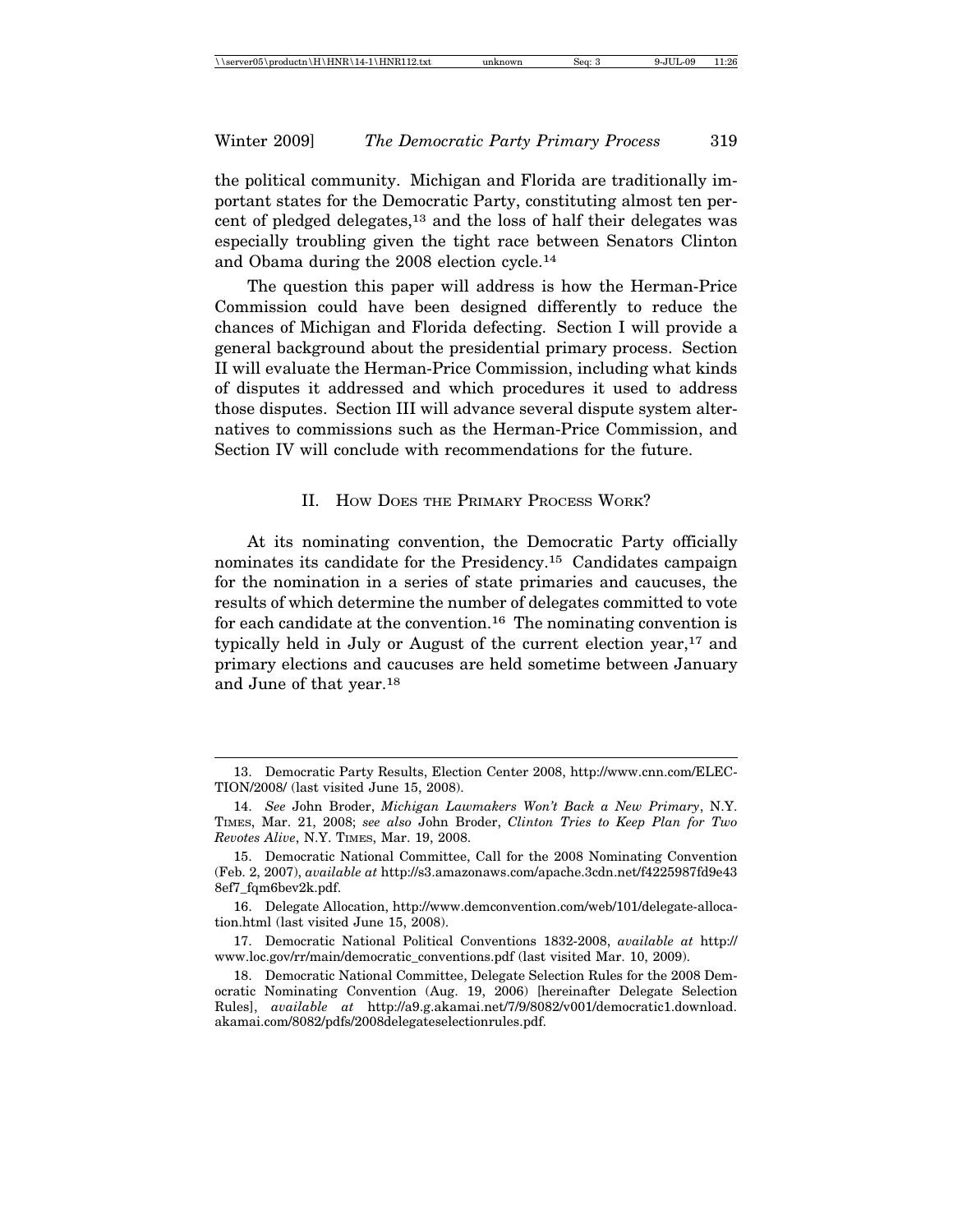State legislatures schedule and fund the majority of primary contests19 and usually schedule Republican and Democratic contests together to save costs.20 The DNC has no authority to tell state legislatures when to schedule their contests; its only power is to refuse to seat delegates at its nominating convention if a state's plan violates the delegate selection rules.21 State parties can also choose to schedule and fund their own primary contests, but primary contests are costly and can significantly drain state party resources.22

Under the DNC's current delegate selection rules, states can begin holding primaries or caucuses after the DNC officially "opens the window."23 In 2008, the window opened on February 5th and closed on June 10th.24 The delegate selection rules allow certain exceptions to the window rule: in 2008, Iowa, New Hampshire, Nevada and South Carolina were allowed to hold their primaries or caucuses before the window opened.<sup>25</sup> Exceptions for Iowa and New Hampshire have been allowed for over thirty years<sup>26</sup> and both states have statutory provisions in place that dictate this result. A New Hampshire state law states that its primary must be held seven days before any other state primary, $27$  and an Iowa state law states that its caucuses must be held eight days before any other state's primary or caucuses.28 Nevada and South Carolina are recent additions to the pre-window schedule, added in 2008 in response to criticisms that Iowa and New Hampshire were not adequately representative of the population.29

- 22. State-by-State Process Comparison, *supra* note 19. **R**
- 23. Kamarck, *supra* note 5, at 3-4.
- 24. Delegate Selection Rules, *supra* note 18, at 12. **R**
- 25. *Id.*
- 26. Kamarck, *supra* note 5, at 3-4.

<sup>19.</sup> State-by-State Process Comparison, *available at* http://www.democrats.org/ page/s/nominating.

<sup>20.</sup> Lyn Utrecht, Partner at Ryan, Phillips, Utrecht & MacKinnon, Challenges and Legal Implications: Presentation and Question and Answer Before the Democratic National Committee on Presidential Nomination Timing and Scheduling (First Herman-Price Commission Meeting) 1 (Mar. 12, 2005), *available at* http://a9.g. akamai.net/7/9/8082/v001/www.democrats.org/pdfs/20050406\_presentation3.pdf.

<sup>21.</sup> Kamarck, *supra* note 5, at 6.

<sup>27.</sup> *See* Phil McNamara, Director of Party Affairs for the Democratic National Convention, Address Before the Democratic National Committee Commission on Presidential Nomination Timing and Scheduling (Second Herman-Price Commission Meeting) 7 (May 14, 2005), *available at* http://a9.g.akamai.net/7/9/8082/v001/democratic1.download.akamai.com/8082/pdfs/commission/20050531\_0514transcript.pdf.

<sup>28.</sup> *Id.*

<sup>29.</sup> *See* Delegate Selection Rules, *supra* note 18, at 12; The Democratic Party, Commission on Presidential Nomination Timing and Scheduling, http://www.democrats.org/page/s/nominating (last visited June 15, 2008).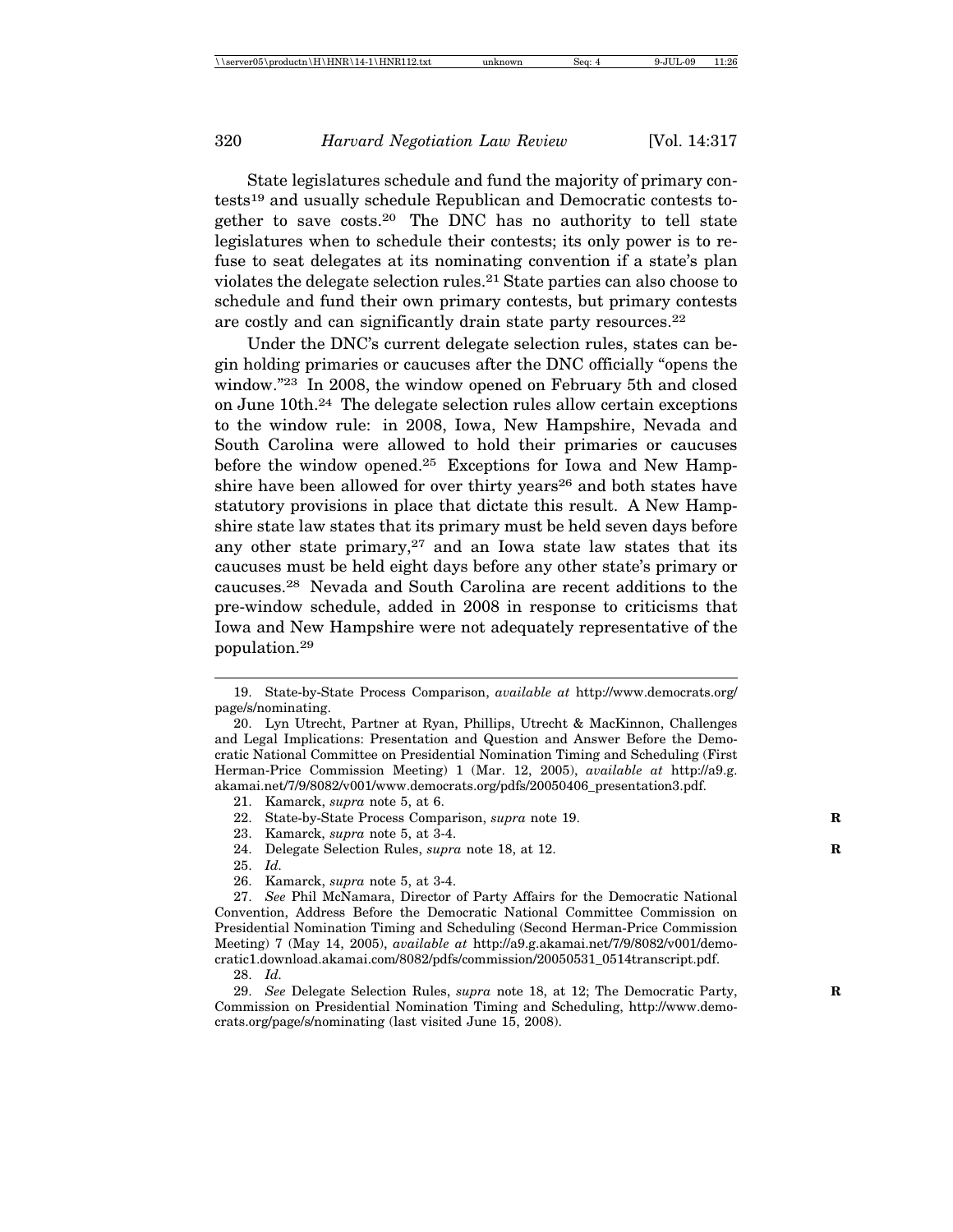# III. ANALYSIS OF THE HERMAN-PRICE COMMISSION

The Herman-Price Commission was created in part to address the controversy over the timing of state primaries and caucuses. The framework for diagnosing dispute systems articulated by William Ury in *Getting Disputes Resolved*30 will guide this analysis of the Herman-Price Commission. In accordance with Ury's framework, this analysis will address "what kinds of disputes occur, what procedures are being used, and why the parties are using one procedure rather than another."31

#### A. *Description of the Dispute*

As the 2008 election cycle demonstrated, the current primary system is fraught with controversy. Critics have long argued that the primary process is broken and in need of significant change. TABLE 1 describes the main disputes that have developed in recent years.<sup>32</sup>

The parties most directly affected by the Democratic Party primary process are the DNC, state Democratic parties, Democratic voters, the Republican National Committee, state legislatures, and the candidates themselves. TABLE 2 lists the parties to this dispute and describes some of the interests of these parties.<sup>33</sup>

- 33. The information contained in TABLE 2 comes from a variety of sources:
	- DNC—David Price, Co-Chair of the Democratic National Committee, Address Before the Democratic National Committee Commission on Presidential Nomination Timing and Scheduling (Second Herman-Price Commission Meeting) 3-4 (May 14, 2005), *available at* http://a9.g.akamai.net/7/9/8082/v001/ democratic1.download.akamai.com/8082/pdfs/commission/20050531\_0514 transcript.pdf;
- State Democratic Parties—Kamarck, *supra* note 5, at 5. *See also* Levin, *supra* note 6, at 23 (What is at stake for state Democratic parties "is nothing less than a struggle for political equality and for political relevance.");
- Democratic Voters—The UVA Center for Governmental Studies, *supra* note 32; **R**
- Republican National Committee—McNamara, *supra* note 27, at 9;
- State Legislatures—Utrecht, *supra* note 20, at 1;
- Candidates—Kamarck, *supra* note 5, at 2.

<sup>30.</sup> WILLIAM URY, GETTING DISPUTES RESOLVED 20-21 (1993).

<sup>31.</sup> *Id.* at 20.

<sup>32.</sup> All information contained in TABLE 1 comes from The UVA Center for Governmental Studies, *Presidential Selection: A Guide to Reform*, Presented at The National Symposium on Presidential Selection (2000), *available at* http://www.centerforpolitics.org/reform/report\_nominating.htm.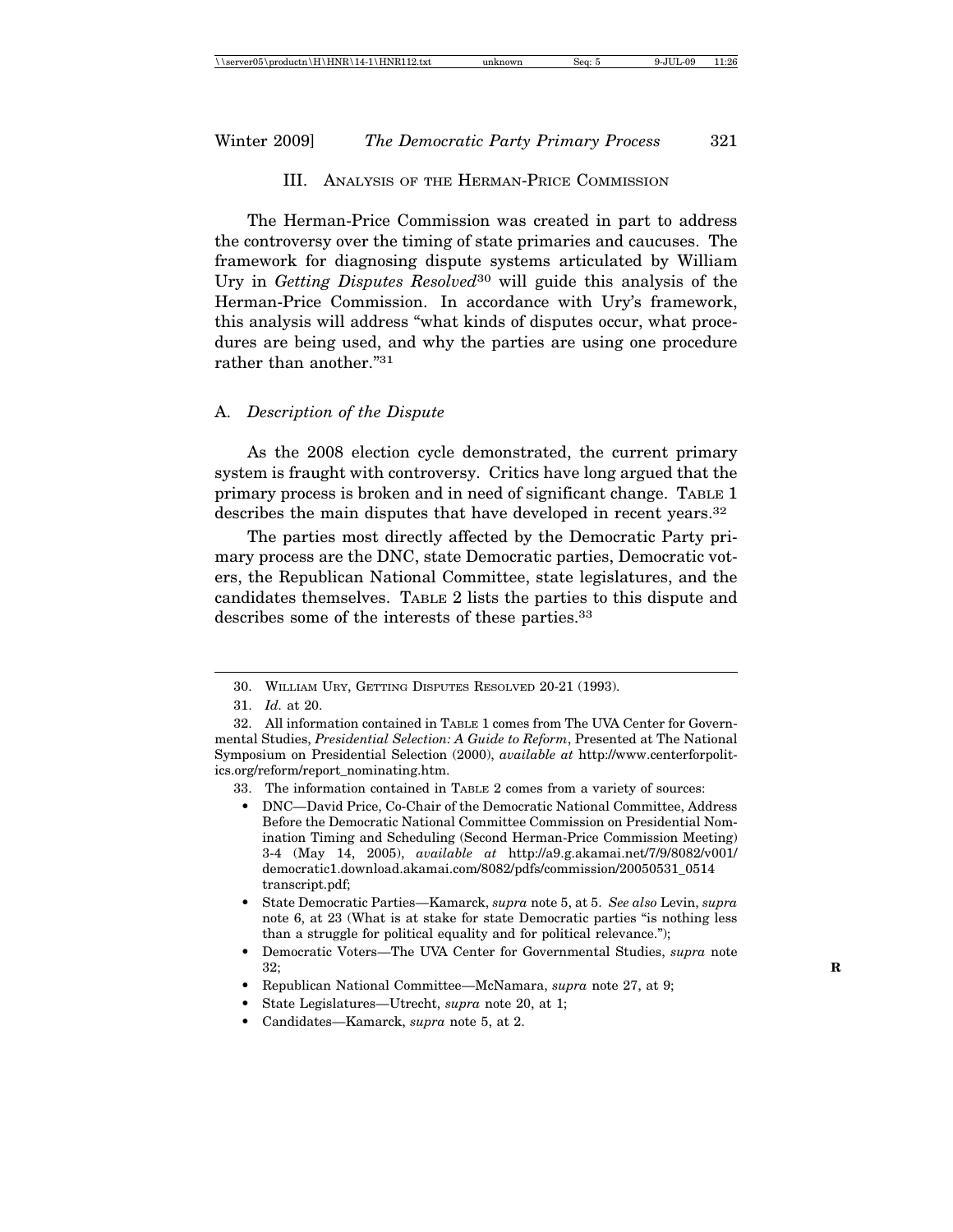# TABLE 1: ADVANTAGES AND DISADVANTAGES OF THE 2008 PRIMARY PROCESS

| <b>Advantages of the 2008 Primary</b><br><b>Process</b>                                                                                                                                                                                                                                                                                                                               | Disadvantages of the 2008<br><b>Primary Process</b>                                                                                                                                                                                                                                                                                                                                                                                        |  |  |
|---------------------------------------------------------------------------------------------------------------------------------------------------------------------------------------------------------------------------------------------------------------------------------------------------------------------------------------------------------------------------------------|--------------------------------------------------------------------------------------------------------------------------------------------------------------------------------------------------------------------------------------------------------------------------------------------------------------------------------------------------------------------------------------------------------------------------------------------|--|--|
| <i>Retail Politics.</i> Iowa and New<br>Hampshire "embrace the little guy"<br>because they are smaller states that<br>allow lesser-known candidates, who<br>often have less money, to campaign<br>more effectively. As an example,<br>many in the Democratic Party argue<br>that Jimmy Carter would not have<br>been elected President had it not<br>been for Iowa and New Hampshire. | Representativeness. Iowa and New<br>Hampshire hold the first caucus and<br>first primary, respectfully, but are<br>not representative of the population.<br>Both states are overwhelmingly<br>white, more rural, and wealthier<br>than the national average. The<br>addition of Nevada and South<br>Carolina to the pre-window period in<br>2008 may have helped curtail this<br>critique.                                                 |  |  |
| Tradition. Iowa and New<br>Hampshire voters are well-informed<br>and expect to be a driving force in<br>the primary process. Likewise, the<br>nation has grown accustomed to<br>looking to Iowa and New Hampshire<br>for guidance.                                                                                                                                                    | Front-loading. The public generally<br>gravitates toward candidates who<br>perform well in Iowa and New<br>Hampshire. Politicians who do well<br>early on are seen as sure bets to<br>supporters and campaign donors,<br>while those who do not do as well<br>typically see their support wither<br>and funds evaporate. As a result,<br>other states argue that they are left<br>with no voice in the process.                            |  |  |
| Efficiency. Iowa and New<br>Hampshire know how to run<br>primary contests. After years of<br>media attention, newspaper<br>coverage is highly advanced, hotels<br>have learned to cater to the<br>campaign trail, etc.                                                                                                                                                                | Compression. In 2008, over one-half<br>of the pledged delegates were<br>selected on the first day the window<br>opened. Because the window opened<br>roughly one week after the last<br>early primary contest, candidates<br>had limited time to campaign in<br>participating states. Campaign<br>money was instead spent on<br>national advertising campaigns,<br>leaving little time for meaningful<br>discussion, reflection or debate. |  |  |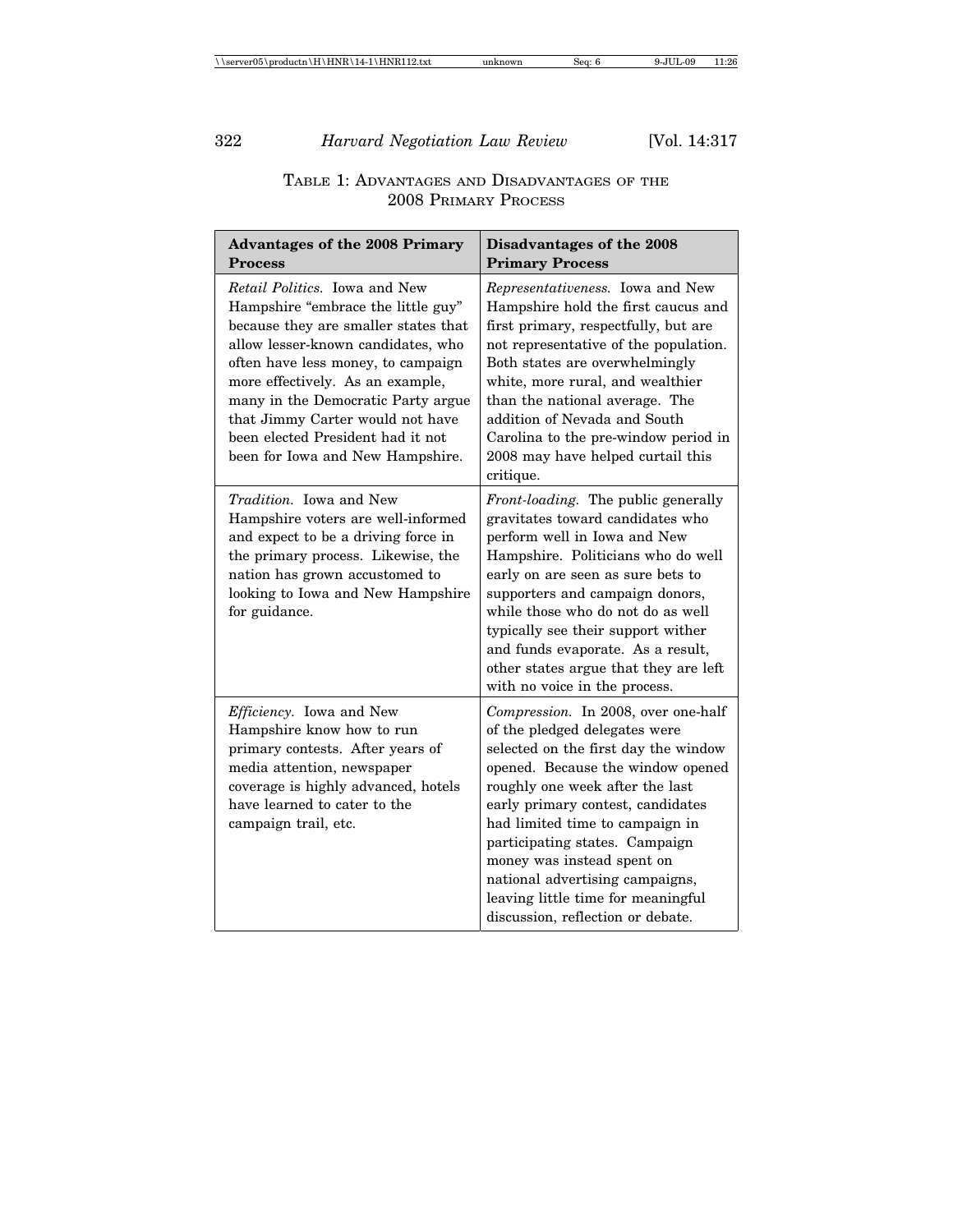| Party                                                                                         | Role                                                                                                        | <b>Interests</b>                                                                                                                                                                                                        |  |  |  |
|-----------------------------------------------------------------------------------------------|-------------------------------------------------------------------------------------------------------------|-------------------------------------------------------------------------------------------------------------------------------------------------------------------------------------------------------------------------|--|--|--|
| Democratic<br>National<br>Committee                                                           | Selects the<br>Democratic<br>presidential                                                                   | Nominating the strongest candidate<br>Designing a fair and inclusive primary<br>process                                                                                                                                 |  |  |  |
| nominee at<br>nominating<br>convention                                                        |                                                                                                             | Encouraging party building                                                                                                                                                                                              |  |  |  |
| State<br>Democratic<br>Parties                                                                | Send delegates to<br>the nominating<br>convention to<br>select the<br>Democratic<br>presidential<br>nominee | Gaining political equality and political<br>relevance<br>(ex. Iowa and New Hampshire attempting<br>to preserve their first-in-the-nation status;<br>Michigan challenging Iowa and New<br>Hampshire's privileged status) |  |  |  |
|                                                                                               |                                                                                                             | Ensuring their constituencies have a voice in<br>the primary process                                                                                                                                                    |  |  |  |
|                                                                                               |                                                                                                             | Raising money during the primary process                                                                                                                                                                                |  |  |  |
| Democratic<br>Vote in state<br>Voters<br>number of<br>pledged<br>the nominating<br>convention | primary contests                                                                                            | Learning information about the presidential<br>candidates                                                                                                                                                               |  |  |  |
|                                                                                               | to determine the<br>delegates sent to                                                                       | Voicing their concerns to the presidential<br>candidates                                                                                                                                                                |  |  |  |
| Republican                                                                                    | Selects the                                                                                                 | Nominating the strongest candidate                                                                                                                                                                                      |  |  |  |
| National<br>Committee                                                                         | Republican<br>presidential<br>nominee at<br>nominating<br>convention                                        | Encouraging party building                                                                                                                                                                                              |  |  |  |
|                                                                                               |                                                                                                             | Coordinating primary contests with the DNC<br>to avoid voter frustration and confusion                                                                                                                                  |  |  |  |
| Establish contest<br>State<br>Legislatures<br>dates and                                       |                                                                                                             | Scheduling efficient and low-cost primary<br>contests                                                                                                                                                                   |  |  |  |
|                                                                                               | provide funding<br>for state-run<br>primaries and<br>caucuses                                               | Scheduling primary contests to help boost<br>the state economy<br>(ex. strategic timing)                                                                                                                                |  |  |  |
| Candidates                                                                                    | Run for their                                                                                               | Winning their party's nomination                                                                                                                                                                                        |  |  |  |
|                                                                                               | respective party's<br>presidential<br>nomination                                                            | Gaining exposure to different constituencies<br>to respond to regional concerns and to<br>increase their popularity                                                                                                     |  |  |  |

TABLE 2: PARTIES TO THE PRIMARY PROCESS DISPUTE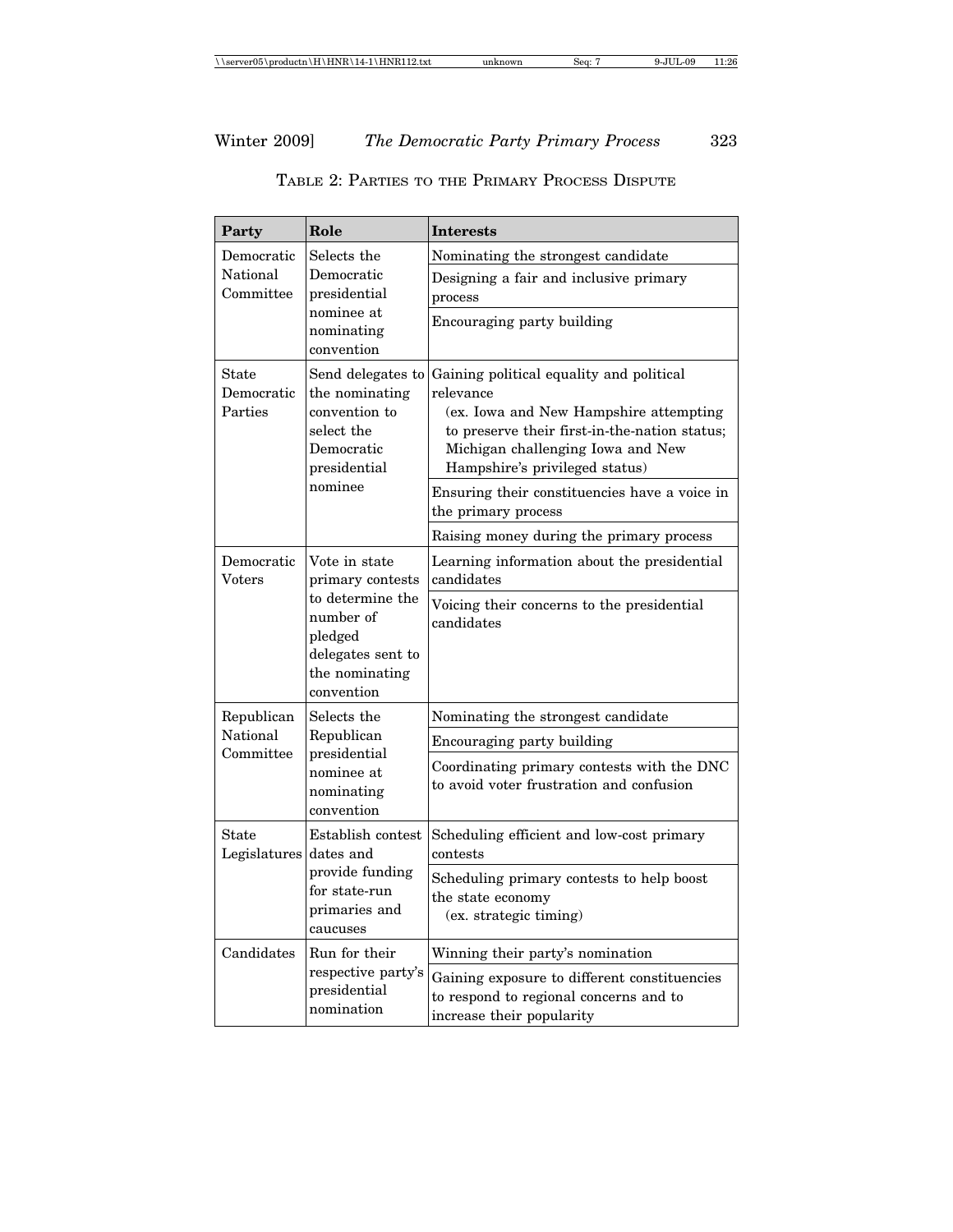Each party to the primary process dispute has more than one interest, and some interests are more important than others. For example, the DNC has repeatedly stated that its main goal is to design a primary process that will produce the strongest candidate.34 The DNC also deems a fair, inclusive primary process that promotes party building to be important,<sup>35</sup> but many believe that continuing to allow Iowa and New Hampshire to hold the first caucus and primary respectfully directly compromises these latter interests.36

Although state Democratic parties are interested in ensuring that their constituencies have a voice in the primary process, during the 2008 election cycle many state parties compromised this interest by moving their primary contests forward. Eighteen states moved their primary contests to February 5th, and a total of 24 states held their primary contests that day compared to only seven states in 2004.37 While state Democratic parties argued that this move would give their states greater influence over the race,<sup>38</sup> their actions had the exact opposite effect by effectively creating the first quasi-national primary and muffling the voices of their constituencies.<sup>39</sup>

The struggle for political equality and relevance in 2008 animated Iowa, New Hampshire and Michigan's actions as well. Iowa and New Hampshire had an interest in preserving their first-inthe-nation status and implied that they would hold their primary

<sup>34.</sup> Price, *supra* note 33, at 3-4; Alexis Herman, Co-Chair of the Democratic National Committee, Address Before the Democratic National Committee Commission on Presidential Nomination Timing and Scheduling (Second Herman-Price Commission Meeting) 12 (May 14, 2005), *available at* http://a9.g.akamai.net/7/9/8082/v001/ democratic1.download.akamai.com/8082/pdfs/commission/20050531\_0514transcript. pdf; David Price, Co-Chair of the Democratic National Committee, Address Before the Democratic National Committee Commission on Presidential Nomination Timing and Scheduling (Fifth Herman-Price Commission Meeting) 15 (Dec. 10, 2005), *available at* http://a9.g.akamai.net/7/9/8082/v001/democratic1.download.akamai.com/8082/pdfs/ 20051210\_commissiontranscript.pdf.

<sup>35.</sup> Price, *supra* note 33, at 3-4.

<sup>36.</sup> Tina Abbott, Vice Chair of the Michigan Democratic Party, Address Before the Democratic National Committee Commission on Presidential Nomination Timing and Scheduling (Second Herman-Price Commission Meeting) 22 (May 14, 2005), *available at* http://a9.g.akamai.net/7/9/8082/v001/democratic1.download.akamai.com/ 8082/pdfs/commission/20050531\_0514transcript.pdf*.*

<sup>37.</sup> Presidential Primary and Caucus Dates, http://archive.stateline.org/flashdata/Primary/2008\_presidential\_primaries.pdf (last visited June 15, 2008).

<sup>38.</sup> *See* Danny Hakim, *Albany Expected to Join Rush to Move '08 Primary to February*, N.Y. TIMES, Mar. 6, 2007.

<sup>39.</sup> Adam Nagourney, *Early Primary Rush Upends '08 Campaign Plans*, N.Y. TIMES, Mar. 12, 2007.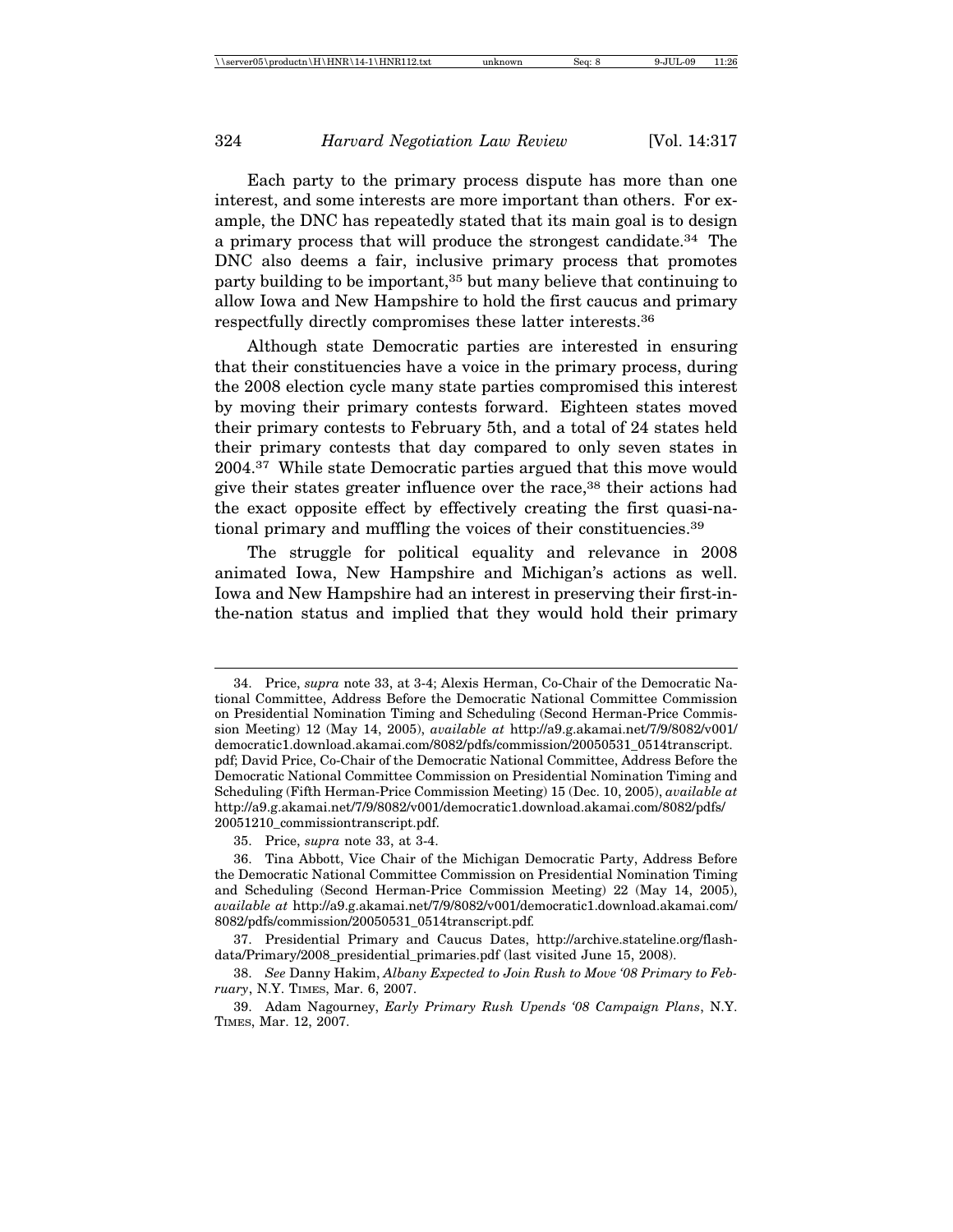contests first at all costs, even if that meant being stripped of delegates at the nominating convention.40 Michigan's interest was directly opposed to Iowa and New Hampshire's preservation interest, and it suffered a 50% reduction in delegate votes for challenging Iowa and New Hampshire's premier status.41

Similar to the DNC, the Republican National Committee's (RNC) primary goal is to nominate the strongest candidate.42 The Republicans also have an interest in coordinating their primary process with the Democratic process to avoid voter frustration and confusion, but the Republicans have demonstrated that coordination is a secondary interest. Turmoil arose in 2000 when the Republican Party set its opening date a month ahead of the Democratic window. This created what Democrats thought to be an "unfair, imbalanced, and confusing 2000 nominating calendar,"43 and in 2004 the DNC was forced to move its opening date one month earlier to match the Republican schedule.44

State legislatures have an interest in scheduling efficient, low cost primary contests,45 and legislatures typically dictate that Democrats and Republicans hold their primary contests on the same day to further that interest.46 Although state parties are free to schedule and conduct their own primary contests, the disadvantage is that state parties must then fund those contests. Only ten states in 2008 held Democratic and Republican primary contests on different days,47 and in all ten states, at least one of those contests was funded by its respective state party.<sup>48</sup>

The state legislatures of Iowa and New Hampshire also have a special interest in preserving their first-in-the-nation status, and

- 41. Seelye & Zeleny, *supra* note 3. **R**
- 42. McNamara, *supra* note 27, at 9.
- 43. Resolution Establishing Herman-Price Commission, *supra* note 8. **R**
- 44. *Id.*
- 45. Utrecht, *supra* note 20, at 1.
- 46. *Id.*
- 47. Presidential Primary and Caucus Dates, *supra* note 37. **R**
- 48. State-by-State Process Comparison, *supra* note 19. **R**

<sup>40.</sup> Kamarck, *supra* note 5, at 4; Tom Harkin, U.S. Senator for Iowa, Address Before the Democratic National Committee Commission on Presidential Nomination Timing and Scheduling (Second Herman-Price Commission Meeting) 33 (May 14, 2005), *available at* http://a9.g.akamai.net/7/9/8082/v001/democratic1.download. akamai.com/8082/pdfs/commission/20050531\_0514transcript.pdf; William M. Gardner, Secretary of State of New Hampshire, Address Before the Democratic National Committee Commission on Presidential Nomination Timing and Scheduling (Second Herman-Price Commission Meeting) 43 (May 14, 2005), *available at* http://a9.g. akamai.net/7/9/8082/v001/democratic1.download.akamai.com/8082/pdfs/commission/ 20050531\_0514transcript.pdf.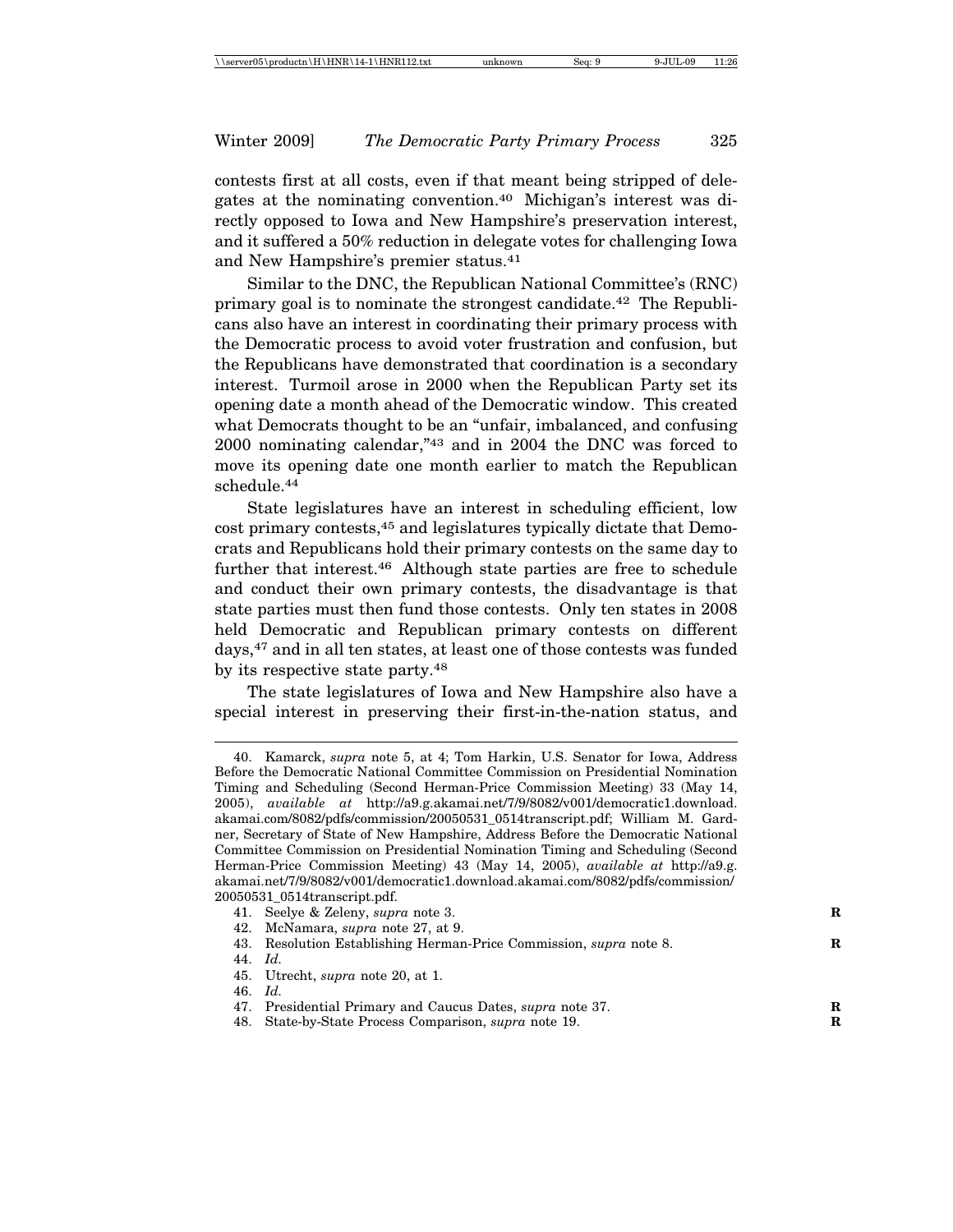these legislatures have employed a pre-commitment strategy to solidify their premier place: Iowa state law says that it must hold the first caucus in the nation and New Hampshire state law says that it must hold the first primary in the nation.<sup>49</sup> Iowa and New Hampshire's formal recognition of these interests in their state laws effectively renders them non-negotiable, because bargaining with these interests would require changes to state law that Iowa and New Hampshire legislatures seem unwilling to make.<sup>50</sup>

Lastly, each presidential candidate's primary goal is to campaign to secure his or her party's nomination. While candidates also value gaining exposure to different constituencies, they are typically satisfied with whichever process gives them the best chance at securing their party's nomination as quickly as possible, to avoid incurring extra costs. Candidates are usually excluded from the primary process timing debate due to the fear that they will try to shape the sequence of the primaries to their advantage.<sup>51</sup>

#### B. *Procedure Used to Address the Primary Process Dispute*

The Herman-Price Commission created to handle the primary process dispute was officially charged with "studying the timing of presidential primaries and caucuses and developing recommendations for the 2008 nominating process."52 Despite what some claimed to be a narrow mandate, the Commission thoroughly addressed all the contentious issues discussed in TABLE 1.53 The Commission was an ad-hoc advisory committee and had no rule-promulgating authority.54 Its final proposal was recommended to the DNC Rules & Bylaws Committee, which then decided whether to adopt and

<sup>49.</sup> McNamara, *supra* note 27, at 7.

<sup>50.</sup> Utrecht, *supra* note 20, at 1.

<sup>51.</sup> Kamarck, *supra* note 5, at 1.

<sup>52.</sup> The Democratic Party, Commission on Presidential Nomination Timing and Scheduling, http://www.democrats.org/page/s/nominating (last visited June 15, 2008).

<sup>53.</sup> *See generally* Commission on Presidential Nomination Timing and Scheduling, Transcripts of First Meeting (Mar. 12, 2005), *available at* http://a9.g.akamai.net/ 7/9/8082/v001/www.democrats.org/pdfs/20050406\_presentation1.pdf, http://a9.g. akamai.net/7/9/8082/v001/www.democrats.org/pdfs/20050406\_presentation2.pdf and http://a9.g.akamai.net/7/9/8082/v001/www.democrats.org/pdfs/20050406\_presentation3.pdf; Commission on Presidential Nomination Timing and Scheduling, Transcript of Second Meeting (May 14, 2005), *available at* http://a9.g.akamai.net/7/9/8082/ v001/democratic1.download.akamai.com/8082/pdfs/commission/20050531\_0514transcript.pdf.

<sup>54.</sup> Resolution Establishing Herman-Price Commission, *supra* note 8. **R**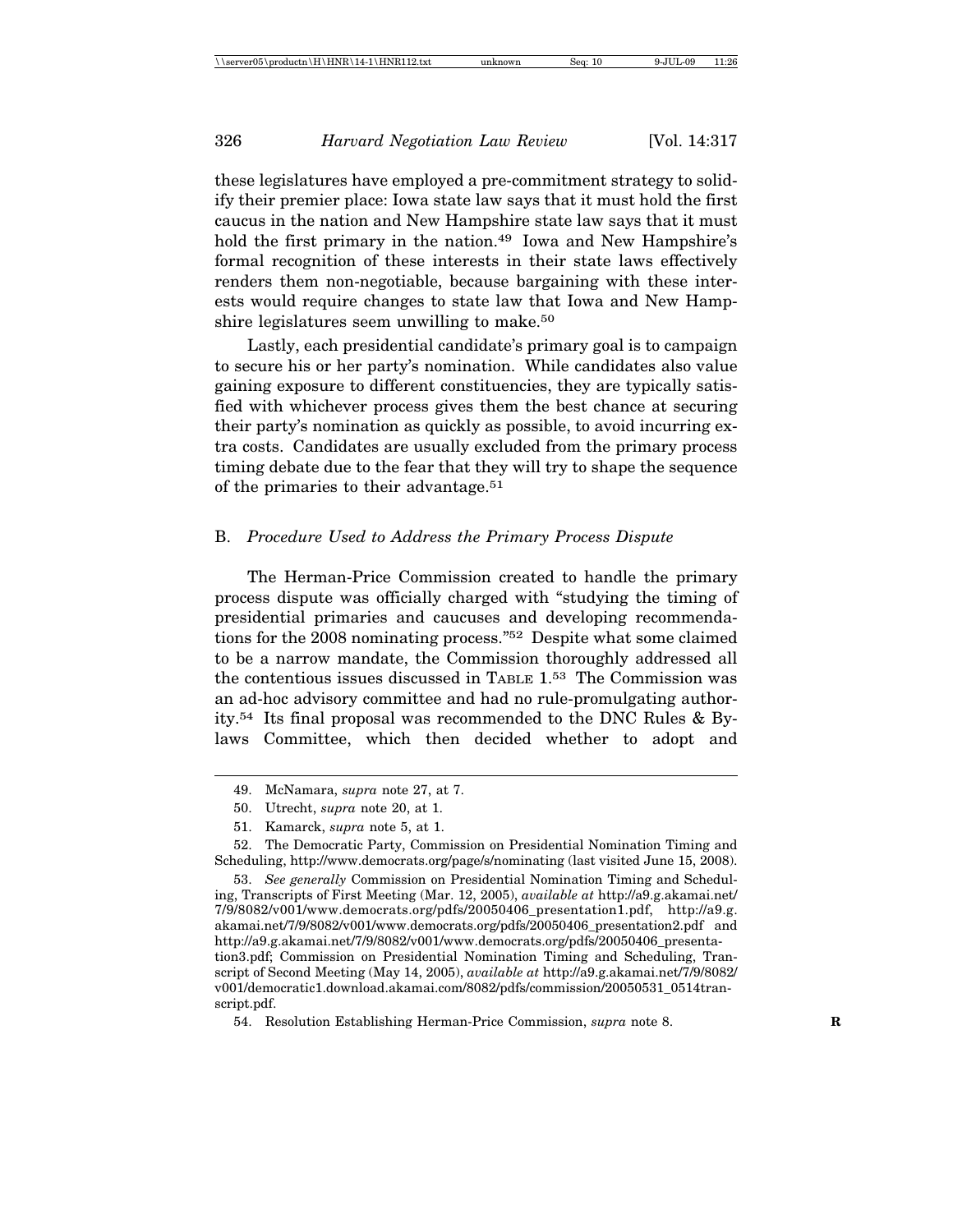implement it.55 Serving on the Commission were forty people appointed by former DNC Chairman Terry McAuliffe, representing the DNC, state Democratic parties including New Hampshire, Iowa, Michigan and Florida, Democratic voter constituencies, state legislatures, and political consultants on behalf of presidential candidates.<sup>56</sup> Every major party to this dispute was represented on the Commission except the Republican National Committee, a result that hindered the decision-making process and that will be discussed more thoroughly in Section III.B.

The Commission met in 2005 for a total of five one-day sessions.57 The format of the Commission meetings resembled the format of typical legislative body meetings. Co-Chairs Herman and Price were responsible for conducting these meetings, which included calling the meetings to order, introducing speakers, taking questions, granting motions, and generally directing the conversation flow.58 At the first meeting, Commission members heard presentations by leading academics and scholars in the area of presidential primary timing and scheduling.59 At the second meeting, Commission members heard specific reform proposals from interested groups, including the Democratic Parties of Iowa, New Hampshire, and Michigan.<sup>60</sup> Both the first and second meetings were held in open sessions with limited time for question and answer.<sup>61</sup> By the third meeting, Commission

<sup>55.</sup> Final Report of the Commission on Presidential Nomination Timing and Scheduling to Governor Howard Dean, adopted by the Commission on Dec. 10, 2005, *available at* http://www.democrats.org/page/s/nominating.

<sup>56.</sup> Press Release, Democratic National Committee, McAuliffe Names 2008 Nominating Calendar Commission (Dec. 10, 2004), *available at* http://www.gwu.edu/~action/2008/dnc2008cal1204.html.

<sup>57.</sup> The Democratic Party, Commission on Presidential Nomination Timing and Scheduling, http://www.democrats.org/page/s/nominating (last visited June 15, 2008).

<sup>58.</sup> *See generally* Commission on Presidential Nomination Timing and Scheduling, Transcript of Second Meeting (May 14, 2005), *available at* http://a9.g.akamai.net/ 7/9/8082/v001/democratic1.download.akamai.com/8082/pdfs/commission/20050531\_ 0514transcript.pdf; Commission on Presidential Nomination Timing and Scheduling, Transcript of Fifth Meeting (Dec. 10, 2005), *available at* http://a9.g.akamai.net/7/9/80 82/v001/democratic1.download.akamai.com/8082/pdfs/20051210\_commissiontranscript.pdf.

<sup>59.</sup> Commission on Presidential Nomination Timing and Scheduling, Agenda of First Meeting (Mar. 12, 2005), *available at* http://www.democrats.org/a/2005/03/ march\_12\_2005\_d.php.

<sup>60.</sup> Commission on Presidential Nomination Timing and Scheduling, Agenda of Second Meeting (May 14, 2005), *available at* http://a9.g.akamai.net/7/9/8082/v001/ democratic1.download.akamai.com/8082/pdfs/commission/20050531\_0514agenda2. pdf.

<sup>61.</sup> *See generally* Commission on Presidential Nomination Timing and Scheduling, Transcripts of First Meeting (Mar. 12, 2005), *available at* http://a9.g.akamai.net/ 7/9/8082/v001/www.democrats.org/pdfs/20050406\_presentation1.pdf, http://a9.g.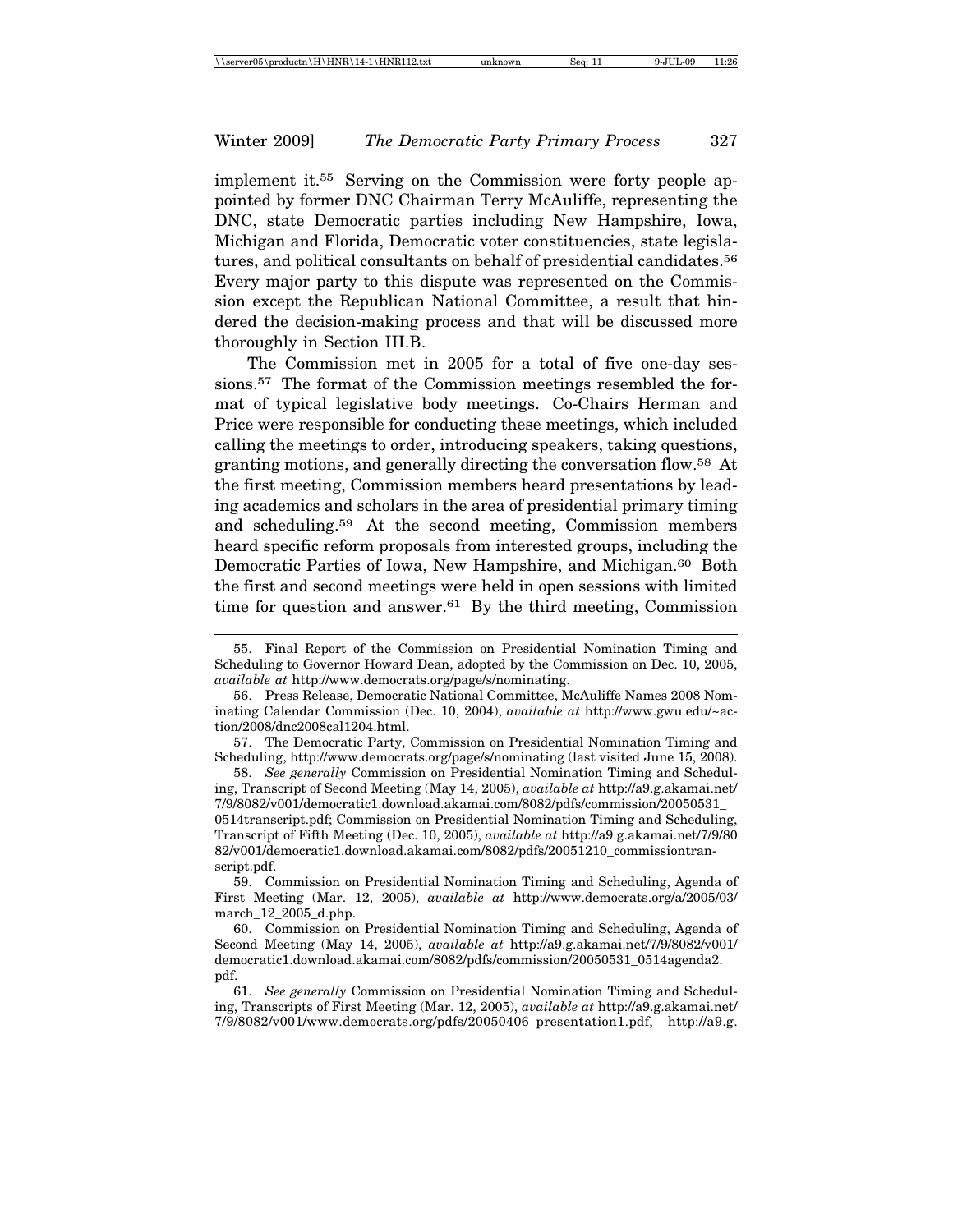members began evaluating specific proposals.<sup>62</sup> The DNC staff compiled a document listing 10-12 proposals and asked Commission members to rank their top choices.<sup>63</sup> At the beginning of the fourth meeting, the Co-Chairs announced the results of the vote taken at the third meeting and led a discussion about the top proposals.64 Between the fourth and fifth meetings, the DNC staff drafted the final proposal,65 which Commission members voted to adopt at the fifth and final meeting.66

# C. *Reasons This Procedure Was Used Over Another*

The DNC has traditionally employed ad-hoc commissions when seeking advice on primary process matters.<sup>67</sup> After the contentious 1968 Democratic Nominating convention, the DNC created the first reform commission, the McGovern-Fraser Commission, which laid the framework for the modern primary process.<sup>68</sup> Between 1972 and 1986, the recommendations of four other commissions helped shape the primary process used today.69

The format of the Commission meetings was most likely adopted because it generally resembled the legislative format frequently used

62. Alexis Herman, Co-Chair of the Democratic National Committee, Address Before the Democratic National Committee on Presidential Nomination Timing and Scheduling (Third Herman-Price Commission Meeting) 4 (July 16, 2005), *available at* http://a9.g.akamai.net/7/9/8082/v001/democratic1.download.akamai.com/8082/pdfs/ commission/20050815\_nominationtranscript.pdf.

63. Telephone Interview with Phil McNamara, DNC Staff Director (Feb. 28, 2008).

64. David Price, Co-Chair of the Democratic National Committee, Address Before the Democratic National Committee Commission on Presidential Nomination Timing and Scheduling (Fourth Herman-Price Commission Meeting) 7 (Oct. 1, 2005), *available at* http://a9.g.akamai.net/7/9/8082/v001/democratic1.download.akamai.com/8082/ pdfs/20051001\_commissiontranscript.pdf.

65. Telephone Interview with Phil McNamara, *supra* note 63. **R**

68. *Id.* at 8-13.

69. *Id.* at 13-21.

akamai.net/7/9/8082/v001/www.democrats.org/pdfs/20050406\_presentation2.pdf and http://a9.g.akamai.net/7/9/8082/v001/www.democrats.org/pdfs/20050406\_presenta-

tion3.pdf; Commission on Presidential Nomination Timing and Scheduling, Transcript of Second Meeting (May 14, 2005), *available at* http://a9.g.akamai.net/7/9/8082/ v001/democratic1.download.akamai.com/8082/pdfs/commission/20050531\_0514transcript.pdf.

<sup>66.</sup> Commission on Presidential Nomination Timing and Scheduling, Transcript of Fifth Meeting 164 (Dec. 10, 2005), *available at* http://a9.g.akamai.net/7/9/8082/ v001/democratic1.download.akamai.com/8082/pdfs/20051210\_commissiontranscript. pdf.

<sup>67.</sup> ROBERT DICLERICO & JAMES DAVIS, CHOOSING OUR CHOICES 7-21 (2000).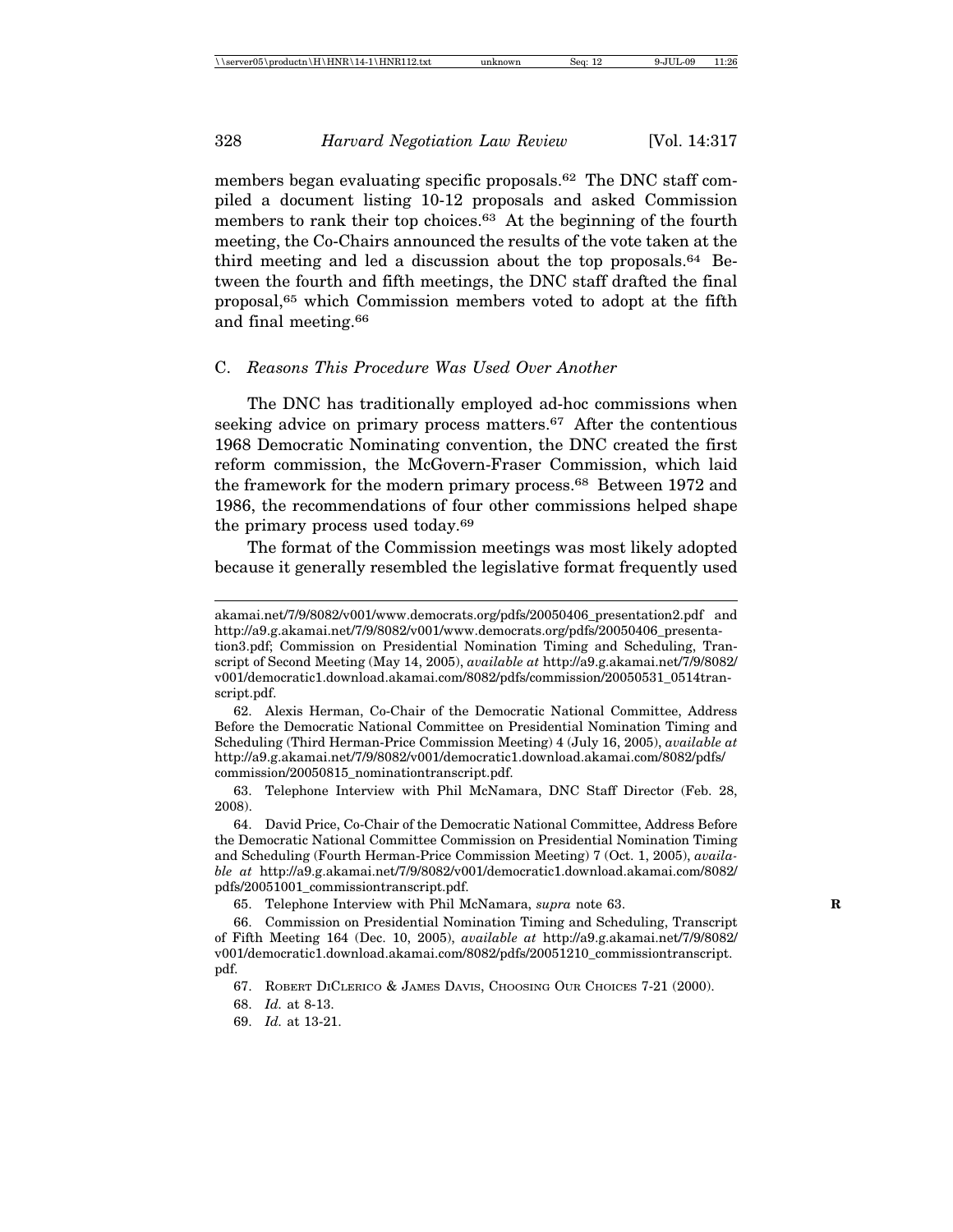by the DNC.70 Groups and organizations often assume that this formal, motion-driven, majority rule process offers the most appropriate model for groups, and the process employed by the Herman-Price Commission is all-too familiar: a group appoints a chair to moderate and keep order, "the conversation takes on a very formal tone," people are "forced to frame suggestions in the cumbersome form of motions," and "ultimately, all-or-nothing votes become the only way the group seems able to make a decision."71

While there are many advantages to more informal processes, it cannot be denied that a formal process can be effective as well. More traditional processes are often familiar to parties in a political setting and may be more effective due to vast institutional knowledge about how those processes work. As a result, the barriers to replacing these traditional processes with more informal, alternative processes are high. To import a different decision-making style into this process would require not only the desire for change, but the knowledge to do so.

# IV. ALTERNATIVES TO THE CURRENT DISPUTE SYSTEM

The recommendations of the Herman-Price Commission contributed to a Democratic Party plagued by in-fighting, a 50% reduction in Michigan and Florida delegate votes at the 2008 nominating convention, and hundreds of thousands of disenfranchised voters.72 Furthermore, disputes will undoubtedly arise before the 2012 election cycle commences. The need for internal coordination in the Democratic Party during the 2012 election cycle and all future election cycles demands that alternatives to the decision-making process employed by the Herman-Price Commission be explored.

Parts A, B, and C of this Section advance three alternatives to the decision-making process employed by the Herman-Price Commission. Part A considers creating a similar commission with additional safeguards to give the process more legitimacy, Part B explores creating a commission that employs a consensus building approach, and Part C considers using a hands-off approach to allow for strategic sequencing.

<sup>70.</sup> *See, e.g.*, Democrats in Chicago: The Resolutions Committee (Aug. 16, 2008), *available at* http://www.democrats.org/a/2006/08/democrats\_in\_ch\_4.php.

<sup>71.</sup> Lawrence Susskind, *A Short Guide to Consensus Building: An Alternative to Robert's Rules of Order for Groups, Organizations, and Ad Hoc Assemblies That Want to Operate by Consensus*, in THE CONSENSUS BUILDING HANDBOOK 3, 3-4 (Lawrence Susskind, Sarah McKearnan & Jennifer Thomas-Larner eds., 1999).

<sup>72.</sup> *Disenfranchised Voters Deserve a Do-Over*, SEATTLE TIMES, Feb. 17, 2008.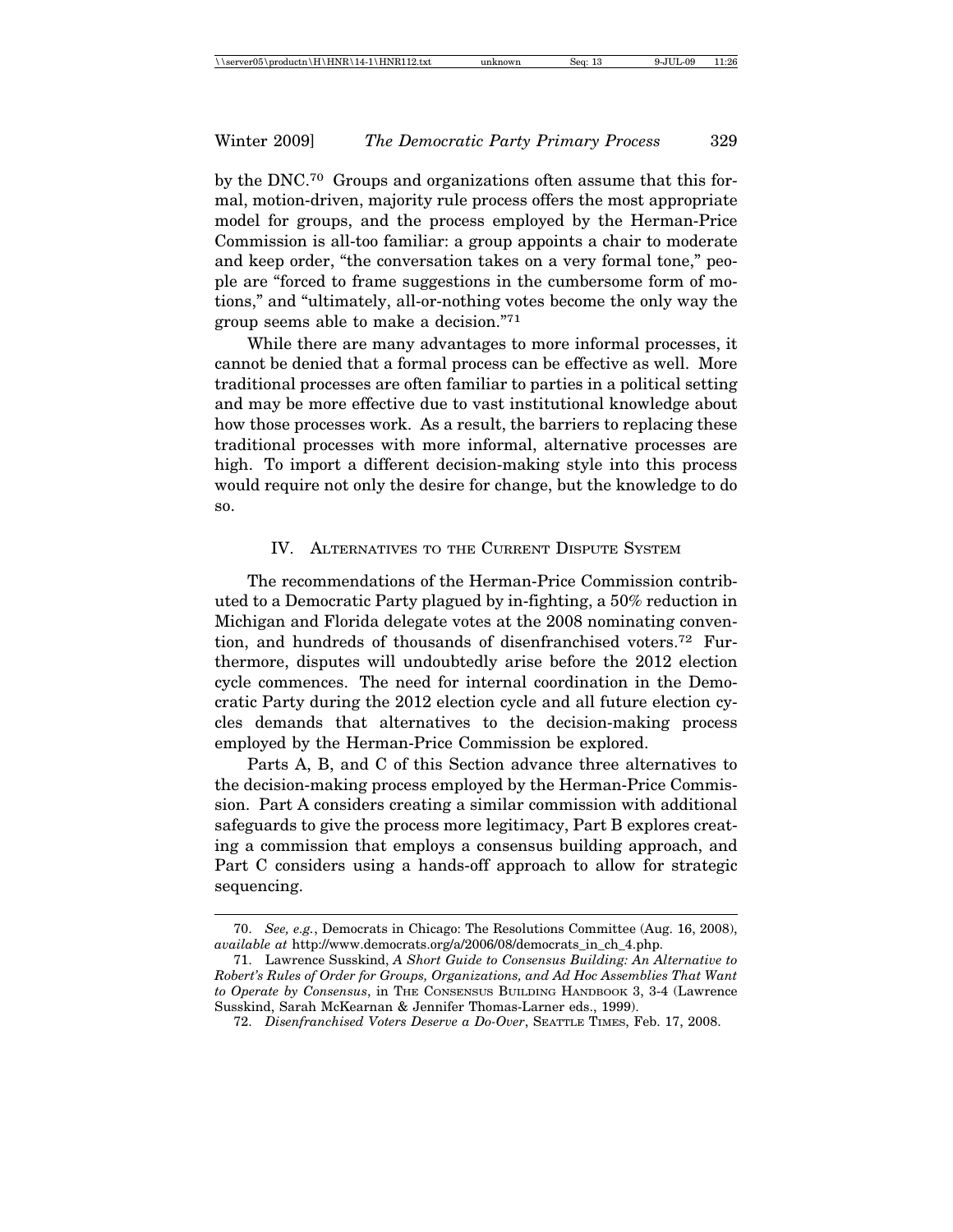# A. *Ensure Process Legitimacy*

Basic process choices can significantly affect negotiated outcomes. Procedural justice research has shown that process is important because "fair procedures lead to greater compliance with the rules and decisions with which they are associated."73 Essentially, parties to a dispute are not interested in participating in a "sham" process,74 and sham procedures seldom accomplish the ends they seek to achieve.<sup>75</sup> The recommendations below draw on the Herman-Price Commission's shortcomings articulated by some Commission members, and they may be useful in helping future reform commissions design a more fair process.

## *Goals Should be Negotiated*

The resolution establishing the Herman-Price Commission dictated the Commission's goals to its future members. The resolution articulated two goals for the Commission to accomplish: (1) to design a "presidential nominating process that [was] open and fair to all Democratic candidates and voters" and (2) to design a nominating process "that produce[d] the strongest possible nominee."76

Once the Commission was formed, the Co-Chairs then asked Commission members to use these two goals when evaluating specific proposals.77 Despite their efforts, however, Commission members joined the Commission with their own goals in mind, and they frequently attempted to redefine the Commission's goals to their advantage when speaking for or against a proposal. "Producing the strongest candidate" became the goal articulated by advocates of preserving the premier status of Iowa and New Hampshire,<sup>78</sup> while "designing a fair and open nominating process" became the goal articulated by advocates of changing the status quo.79 The tension

- 77. Price, *supra* note 33, at 3-4.
- 78. Harkin, *supra* note 40, at 31-32.

79. Levin, *supra* note 6, at 24. After proposing the elimination of Iowa and New Hampshire's first-in-the-nation status, Senator Levin remarked, "This is an egalitarian party. . . . We call the Republicans the party of privilege." *Id.*

<sup>73.</sup> ALLAN LIND & TOM TYLER, THE SOCIAL PSYCHOLOGY OF PROCEDURAL JUSTICE 187 (1988).

<sup>74.</sup> *Id.* at 202.

<sup>75.</sup> *Id.*

<sup>76.</sup> Resolution Establishing Herman-Price Commission, *supra* note 8.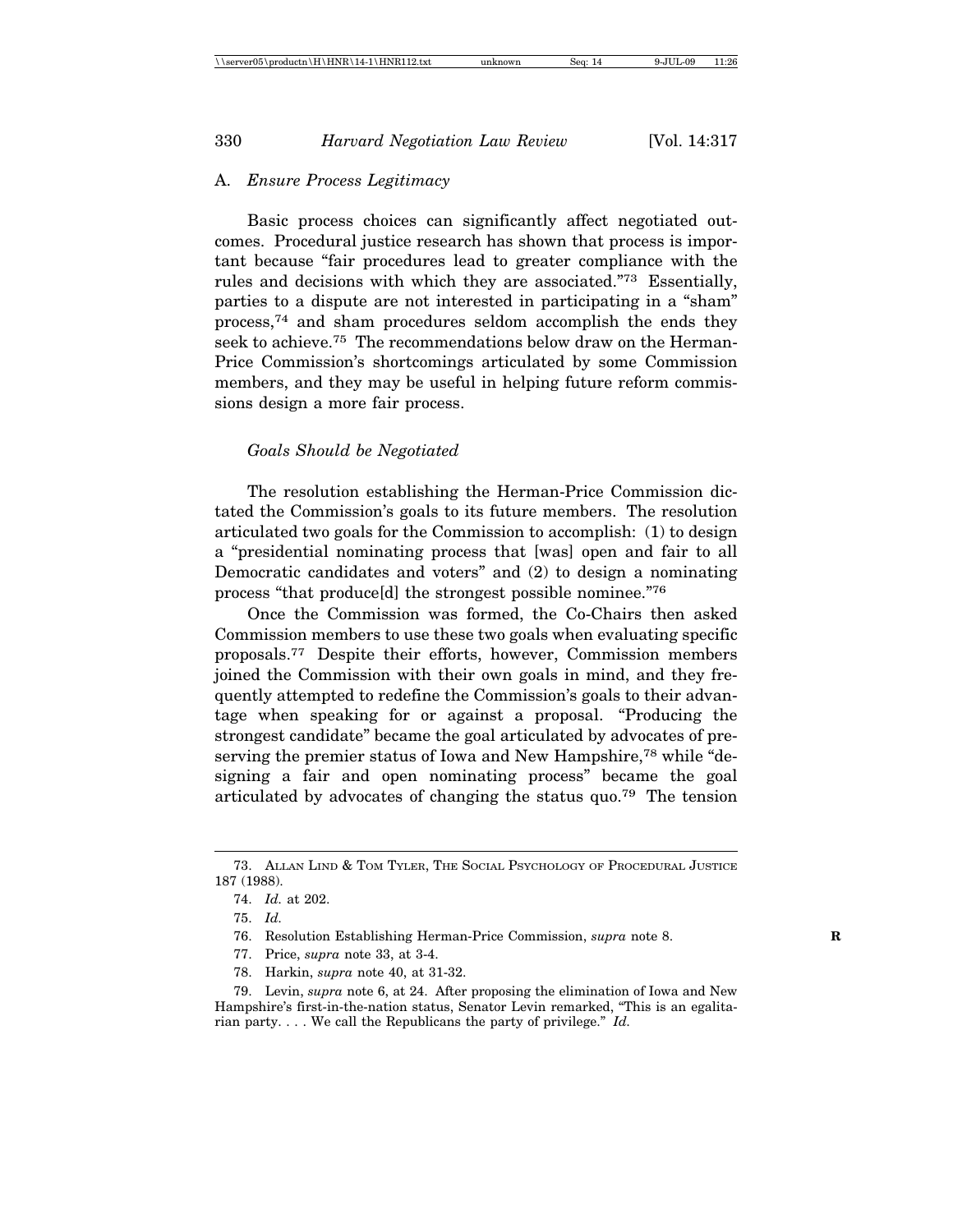between these two goals caused Commission members to become adversarial and may also have caused significant participant confusion and frustration.80

Furthermore, some believed that the Co-Chairs gave the appearance that one of these goals—electing the strongest candidate—was more important than the other goal of designing a fair and inclusive process. Before the first proposal was heard, Co-Chair Herman reminded Commission members that they had to be "very clear" that the proposals would lead to the "presentation of the strongest possible nominee for our party,<sup>"81</sup> without any mention of designing a fair and inclusive process. Because "producing the strongest candidate" was the goal frequently incited by the "preserve Iowa and New Hampshire" camp, this may also have led to concern that the Co-Chairs were biased towards that position.

Although these two goals might have always remained somewhat in tension, the goals could have been reconciled more effectively. First, competing interests should have been recognized up front and the Commission's goals should have been negotiated, including which goals were most important. Second, proposals should have been evaluated according to those mutually-decided goals and goal priorities. Following these steps will help gain buy-in from future commission members and may be a less difficult problem to correct. At the very least, adding another meeting dedicated to negotiating goals at the start of a commission's calendar would significantly help ensure the procedural fairness of the decision-making process.

# *Biases Should be Suppressed*

Bias suppression is a principle of fairness that is used to judge procedural justice.82

There are two aspects of the bias-suppression rule—first, that procedures are unfair if the decision maker has a vested interest in any specific decision, and second, that procedures are unfair if the

<sup>80.</sup> Maria Echaveste, Senior Fellow at the Center for American Progress, Address Before Democratic National Committee Commission on Presidential Nomination Timing and Scheduling (Third Herman-Price Commission Meeting) 37 (July 16, 2005), *available at* http://a9.g.akamai.net/7/9/8082/v001/democratic1.download. akamai.com/8082/pdfs/commission/20050815\_nominationtranscript.pdf. "You just touched on something that's been troubling me all morning, which is . . . what questions should we be trying to answer? [I]f we understand what question we're supposed to be trying to answer, [than] we could actually have some impact." *Id.*

<sup>81.</sup> Herman, *supra* note 34, at 12.

<sup>82.</sup> LIND & TYLER, *supra* note 73, at 131. **R**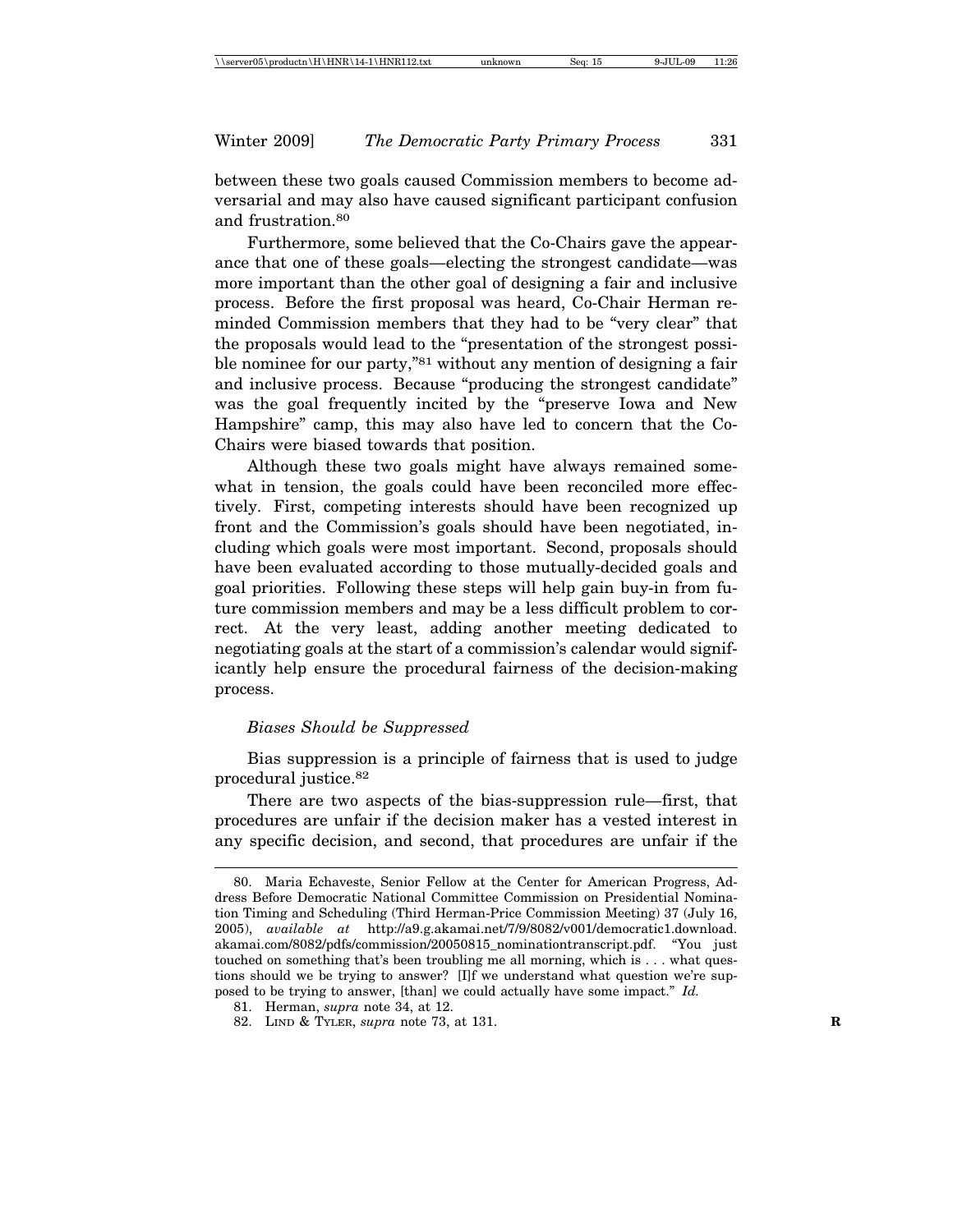decision maker is so influenced by his or her prior beliefs that all points of view do not receive adequate and equal consideration.83

Some Commission members may have felt that Co-Chairs Herman and Price were biased because adequate and equal discussion time was not given to the possibility of eliminating Iowa and New Hampshire's first-in-the-nation status. By the fourth meeting, discussion was limited to evaluating the top proposals chosen by the Co-Chairs, all of which assumed that Iowa and New Hampshire would continue to hold the first caucus and primary respectfully.84 The Co-Chairs selected these proposals based on informal conversations with Commission members and a straw vote taken at the third meeting,<sup>85</sup> which was an optional meeting and a late addition to the Commission's calendar.<sup>86</sup>

The top proposal assumed that Iowa and New Hampshire would continue to enjoy their premier status and discussion focused on how many states should be added to the pre-window period.<sup>87</sup> Despite objections, discussion was completely suppressed on the issue of Iowa and New Hampshire.<sup>88</sup> Some Commission members suspected that the Co-Chairs were merely pushing through the DNC's agenda to preserve Iowa and New Hampshire's status, and that the decision to add two additional pre-window states was made before the summit began.89

Frustrated by the assumptions that had been made by the Co-Chairs during the fourth meeting, Maria Echaveste made a motion to eliminate entirely the pre-window period, including Iowa and New

<sup>83.</sup> *Id.*

<sup>84.</sup> *See generally* Commission on Presidential Nomination Timing and Scheduling, Transcript of Fourth Meeting (Oct. 1, 2005), *available at* http://a9.g.akamai.net/7/ 9/8082/v001/democratic1.download.akamai.com/8082/pdfs/20051001\_commission transcript.pdf.

<sup>85.</sup> Price, *supra* note 64, at 7.

<sup>86.</sup> Herman, *supra* note 62, at 4.

<sup>87.</sup> Alexis Herman, Co-Chair of the Democratic National Committee, Address Before the Democratic National Committee on Presidential Nomination Timing and Scheduling (Fourth Herman-Price Commission Meeting) 16 (Oct. 1, 2005), *available at* http://a9.g.akamai.net/7/9/8082/v001/democratic1.download.akamai.com/8082/pdfs/ 20051001\_commissiontranscript.pdf; Price, *supra* note 64, at 8, 12.

<sup>88.</sup> Carl Levin, U.S. Senator for Michigan, Address Before the Democratic National Committee Commission on Presidential Nomination Timing and Scheduling (Fourth Herman-Price Commission Meeting) 12 (Oct. 1, 2005), *available at* http:// a9.g.akamai.net/7/9/8082/v001/democratic1.download.akamai.com/8082/pdfs/200510 01\_commissiontranscript.pdf. "I do not think that we should make the assumption that Iowa and New Hampshire are always going to be in the groups that go ahead of the window." *Id.*

<sup>89.</sup> Telephone Interview with Donald Fowler, Former Chair of the Democratic National Committee (Feb. 21, 2008).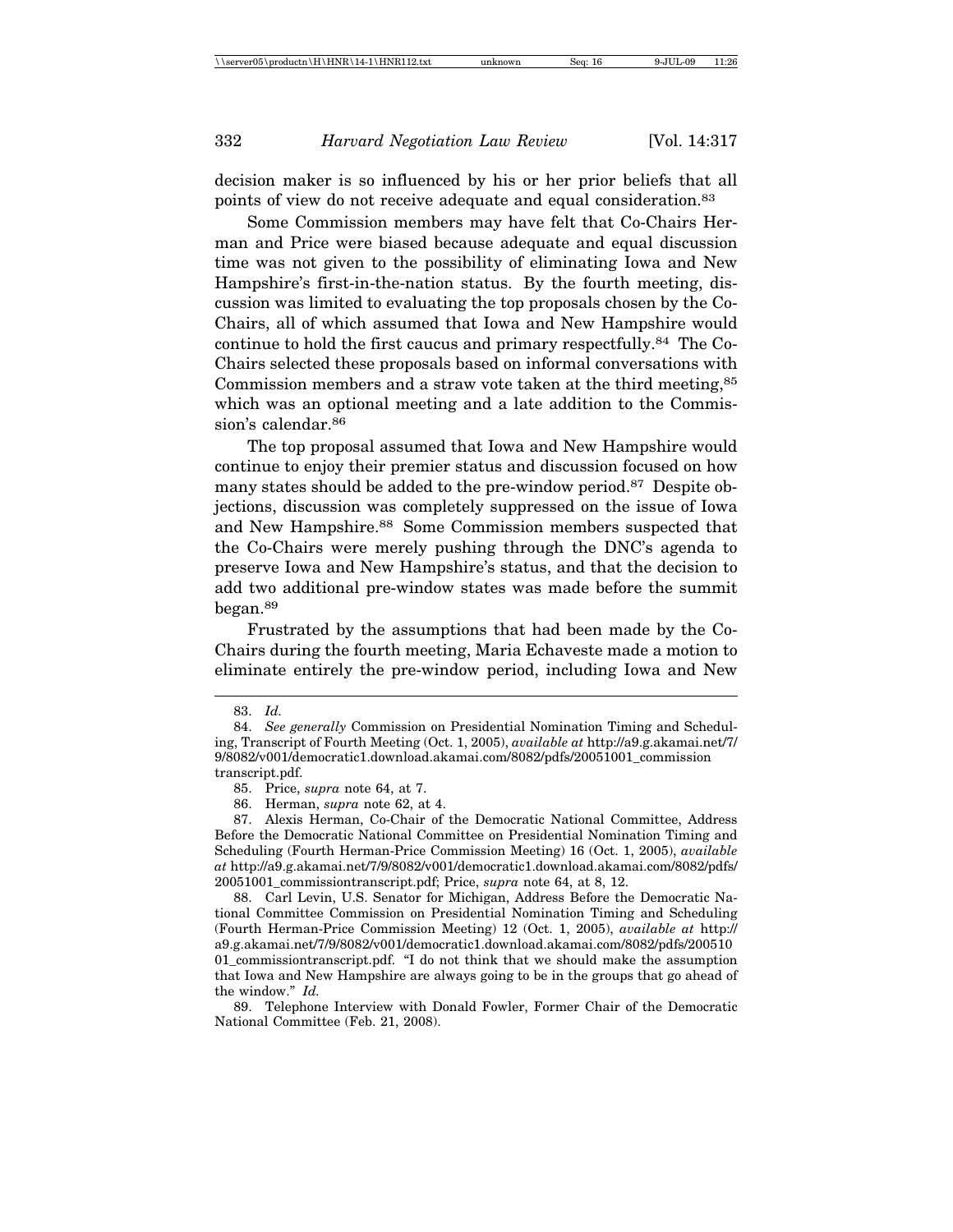Hampshire's premier status, at the fifth and final meeting.<sup>90</sup> Ms. Echaveste's motion received one-third of the votes,  $91$  indicating that a large minority of the Commission was dissatisfied with the top proposal and with the dearth of time allowed for discussing the issue of Iowa and New Hampshire. One Commission member remarked,

"I am in agreement with Maria and have been throughout this process. My problem with voting for it in this juncture is that, unlike all of the other points that we have voted for this morning, we have not had a thorough and full discussion of this option . . . this is not something that we in any of our meetings, as late as last night, as late as this morning, have discussed in any detail to really look at it and talk about the ramifications."92

One suggestion that may help mitigate bias in decision-making in future reform commissions is to use a single text procedure. Fisher, Ury and Patton in *Getting to Yes* first suggested the concept of a "single text" negotiation.<sup>93</sup> "Rather than having each party propose its own version of an ideal agreement, a neutral party carries a single version of a possible agreement from party to party seeking 'improvements' that will make it acceptable to all [parties]."94 A single-text procedure may have helped the Herman-Price Commission avoid the controversy raised by Maria Echaveste's proposal. If the one-third of the Commission that voted for Ms. Echaveste's proposal had been able to voice their concerns earlier in the process—and had the power

94. Susskind, *supra* note 71, at 11. **R**

<sup>90.</sup> Maria Echaveste, Senior Fellow at the Center for American Progress, Address Before the Democratic National Committee Commission on Presidential Nomination Timing and Scheduling (Fifth Herman-Price Commission Meeting) 87 (Dec. 10, 2005), *available at* http://a9.g.akamai.net/7/9/8082/v001/democratic1.download. akamai.com/8082/pdfs/20051210\_commissiontranscript.pdf. "I will renew my motion that, in light—for the reasons that I stated earlier, that the need to eliminate the privilege of Iowa and New Hampshire and the difficulty that we perceive in doing that as we try to fit in other caucuses or primaries, that perhaps the best solution is in fact to have no pre-window activity and that all the nominating process begin February 5th forward." *Id.*

<sup>91.</sup> Commission on Presidential Nomination Timing and Scheduling, Transcript of Fifth Meeting 132 (Dec. 10, 2005), *available at* http://a9.g.akamai.net/7/9/8082/ v001/democratic1.download.akamai.com/8082/pdfs/20051210\_commissiontranscript. pdf.

<sup>92.</sup> Tina Flournoy, Assistant to the President for Public Policy at the American Federation of Teachers, Address Before the Democratic National Committee Commission on Presidential Nomination Timing and Scheduling (Fifth Herman-Price Commission Meeting) 118 (Dec. 10, 2005), *available at* http://a9.g.akamai.net/7/9/8082/ v001/democratic1.download.akamai.com/8082/pdfs/20051210\_commissiontranscript. pdf.

<sup>93.</sup> ROGER FISHER & WILLIAM URY, GETTING TO YES (1983). Professors Fisher and Ury refer to a single negotiating text as the "One-Text Procedure." *Id.* at vii.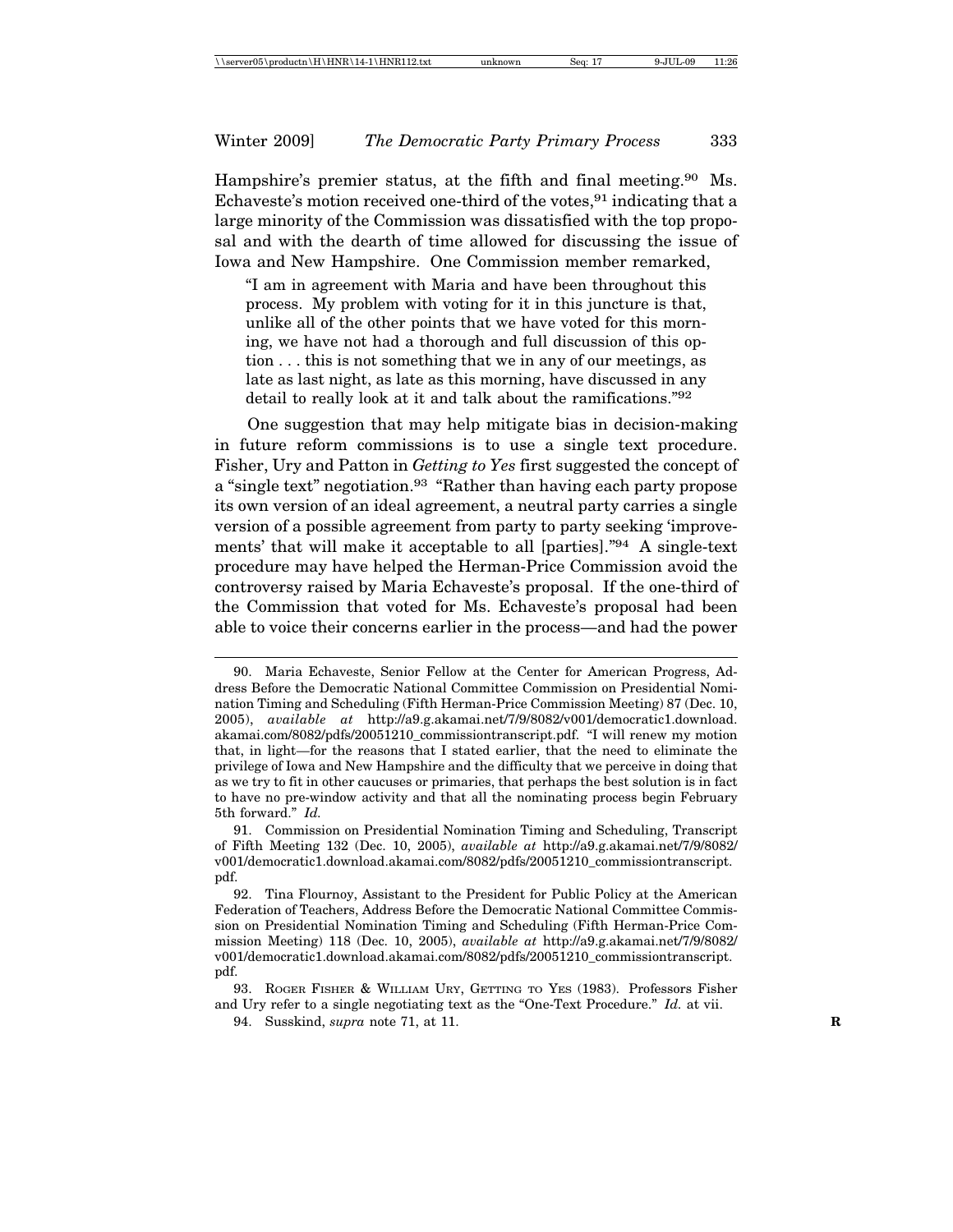to stop the draft from circulating until their concerns had been addressed—the fourth and fifth meetings may have been more productive and Commission members would have had more time to discuss the various alternatives.

## *Authority (or Perceived Authority) is Important*

Reform commissions are typically ad hoc, advisory committees<sup>95</sup> and, as a result, commission members will be less invested in the process if they believe that their ideas will not be implemented or at least taken seriously. For example, the Hunt Commission in 1982 recommended eliminating the pre-window period,<sup>96</sup> but the DNC, responding to special pleas by Iowa and New Hampshire, caved in and allowed them to hold their contests earlier.<sup>97</sup> This created much disappointment among Hunt Commission members.

Again in 2005, the DNC failed to implement a primary recommendation of the Herman-Price Commission, the Fowler-Ickes bonus delegate plan.98 This plan was designed to encourage states to schedule their primary contests later in the process by rewarding states that moved back and punishing states that moved forward.99 While the bonus delegate plan may have helped reduce the large number of states that moved their primaries to February 5th in 2008, the DNC adopted a watered-down version that rendered the plan completely ineffective.100

Giving reform commissions binding authority to implement changes may help give this process more legitimacy. However, this would require a change to the DNC rules, and it is unlikely that the Rules & Bylaws Committee would be willing to give up such authority. One solution may be to create a joint reform commission for 2012 with binding authority, composed of both voting Rules & Bylaws Committee members and non-voting advisory members.

#### B. *Adopt a Consensus Building Approach*

There are numerous "interest-based" approaches that could be used to help break impasse in future primary process disputes.

99. *Id.* at 167-68.

<sup>95.</sup> DICLERICO & DAVIS, *supra* note 67, at 7-21. **R**

<sup>96.</sup> *Id.* at 20.

<sup>97.</sup> *Id.*

<sup>98.</sup> Commission on Presidential Nomination Timing and Scheduling, Transcript of Fifth Meeting 7 (Dec. 10, 2005), *available at* http://a9.g.akamai.net/7/9/8082/v001/ democratic1.download.akamai.com/8082/pdfs/20051210\_commissiontranscript.pdf.

<sup>100.</sup> Telephone interview with James Roosevelt, DNC Rules & Bylaws Committee Member (Mar. 11, 2008).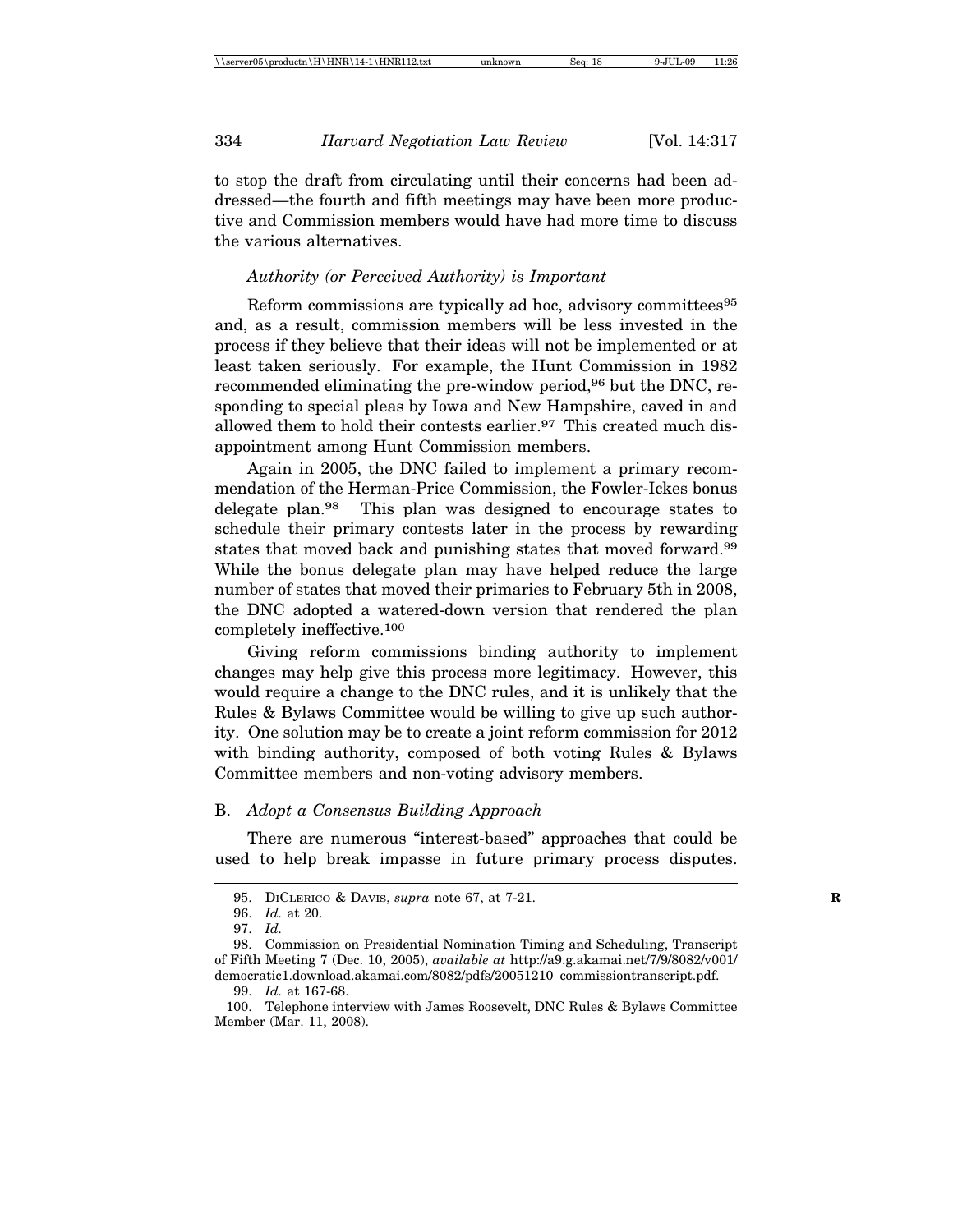Given the political nature of these types of disputes, one approach that might be helpful is Professor Larry Susskind's consensus building approach.101 A core principle advanced by Professor Susskind's approach is that something greater than a bare majority generated through voting can be achieved, and the achievement is almost always more desirable than majority rule. He states:

"[F]ormalism of parliamentary procedure is particularly unsatisfying and often counterproductive, getting in the way of commonsense solutions. It relies on insider knowledge of obscure rules of the game. It does not tap the full range of facilitative skills of group leaders. And it typically involves leaving many stakeholders (often something just short of a majority) angry and disappointed, with little or nothing to show for their efforts."102

Consensus building is a process of seeking unanimous agreement. The problems the Herman-Price Commission experienced may have been solved by, or at least mitigated by, employing a consensus building approach. Future reform commissions should strive to develop a proposal that everyone, or nearly everyone, in the room can support to avoid controversies like the one created in 2008 by Michigan and Florida's defection. It is important to make sure that all parties leave satisfied that their opinions have been heard, understood and taken into account.

#### *Focus on Interests*

The heart of a consensus building approach is focusing on interests rather than positions. "Interests are needs, desires, concerns, fears—the things one cares about or wants. They underlie people's positions—the tangible items they say they want."103 The reform proposals heard by the Herman-Price Commission represented stakeholder positions; stakeholders requested tangible items like increased candidate discussion of economic issues,<sup>104</sup> more campaign

<sup>101.</sup> *See* Susskind, *supra* note 71.

<sup>102.</sup> *Id.* at 5.

<sup>103.</sup> URY, *supra* note 30, at 5. **R**

<sup>104.</sup> John Sweeney, President of the AFL-CIO, Address Before the Democratic National Committee on Presidential Nomination Timing and Scheduling (Third Herman-Price Commission Meeting) 19 (July 16, 2005), *available at* http://a9.g.akamai. net/7/9/8082/v001/democratic1.download.akamai.com/8082/pdfs/commission/200508 15\_nominationtranscript.pdf.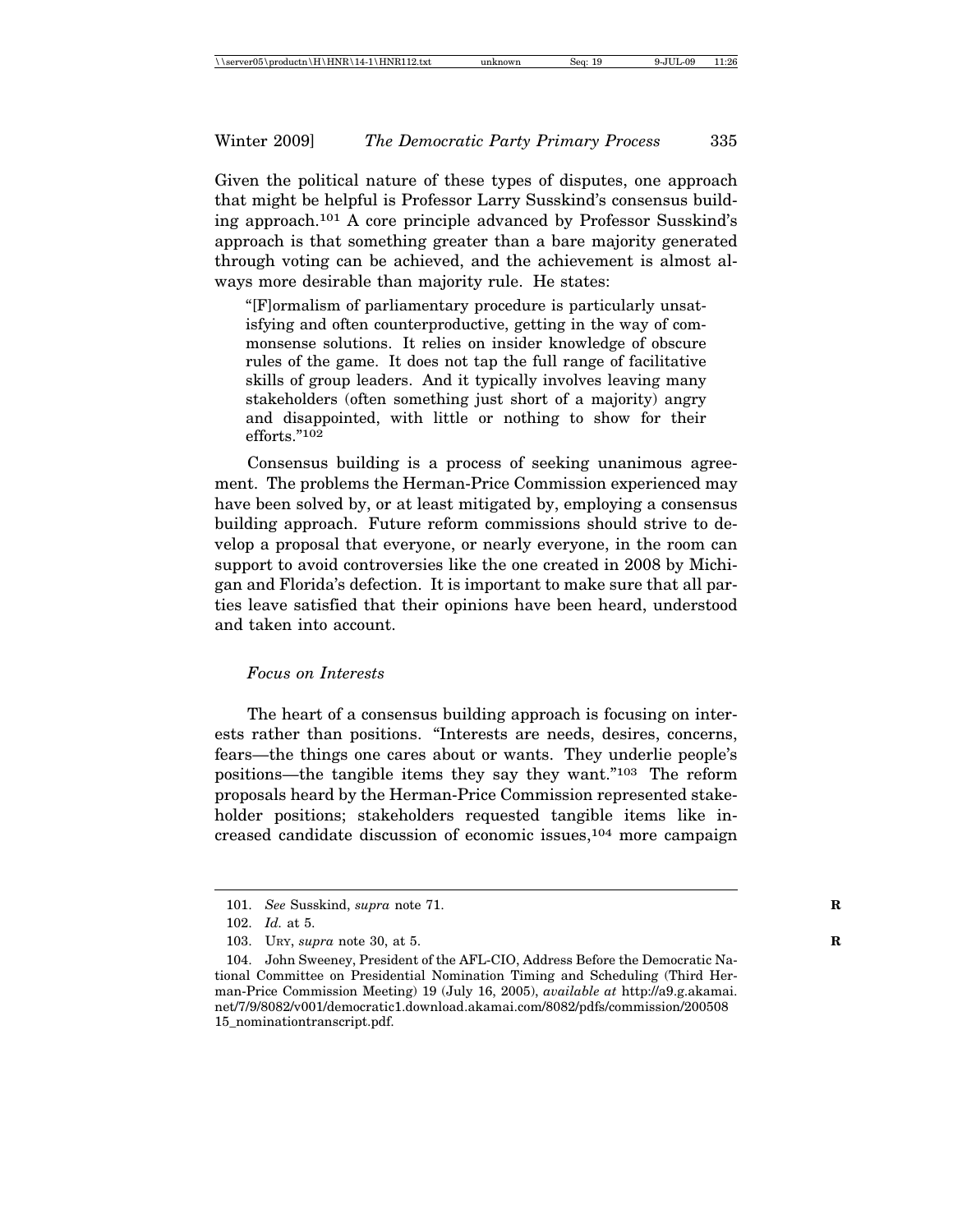advertisements in Latino communities,<sup>105</sup> and the adoption of a regional primary plan.106 Yet the underlying stakeholder interests, such as producing the strongest candidate,  $107$  engaging voters  $108$  or strategic party building,<sup>109</sup> were not specifically addressed unless those parties chose to discuss their interests while presenting their positions. As a result, stakeholder interests may have been overshadowed by positions and overlooked by Commission members.

One way to identify key interests up front is to prepare a written conflict assessment that represents a summary of the interests of each stakeholder group.<sup>110</sup> By accurately assessing stakeholder interests up front, future commission members may be able to spend more time discussing specific tensions and less time trying to gauge what the competing interests are and which proposals would be acceptable to each of the parties.

## *Invent Options for Mutual Gains*

Creating as much value as possible is a primary goal of a consensus building approach, and the key to creating value is to invent options for mutual gain.111 The interests of all parties will be best achieved if everyone agrees to work together to make the pie larger instead of giving in to competitive pressures to get the most for one's self. The negative effects that flowed from the creation of a quasinational primary in 2008 illustrate this principle.

In 2008, 18 state parties hoping to gain political equality and relevance by voting earlier in the process moved their primary contests to Super Tuesday,<sup>112</sup> the first day the window opened. This shift effectively created a quasi-national primary; over half of the delegates

<sup>105.</sup> Temo Figueroa, Administrator, AFSCME Council 18, Address Before the Democratic National Committee on Presidential Nomination Timing and Scheduling (Third Herman-Price Commission Meeting) 12 (July 16, 2005), *available at* http:// a9.g.akamai.net/7/9/8082/v001/democratic1.download.akamai.com/8082/pdfs/commission/20050815\_nominationtranscript.pdf.

<sup>106.</sup> Jerry Brady, Representative for Democrats for the West, Address Before the Democratic National Committee Commission on Presidential Nomination Timing and Scheduling (Second Herman-Price Commission Meeting) 18 (May 14, 2005), *available at* http://a9.g.akamai.net/7/9/8082/v001/democratic1.download.akamai.com/8082/pdfs/ commission/20050531\_0514transcript.pdf.

<sup>107.</sup> Sweeney, *supra* note 104, at 19-20.

<sup>108.</sup> Figueroa, *supra* note 105, at 13.

<sup>109.</sup> Brady, *supra* note 106, at 17-18.

<sup>110.</sup> Susskind, *supra* note 71, at 21-22. **R**

<sup>111.</sup> *Id.* at 28.

<sup>112.</sup> Presidential Primary and Caucus Dates, *supra* note 37. **R**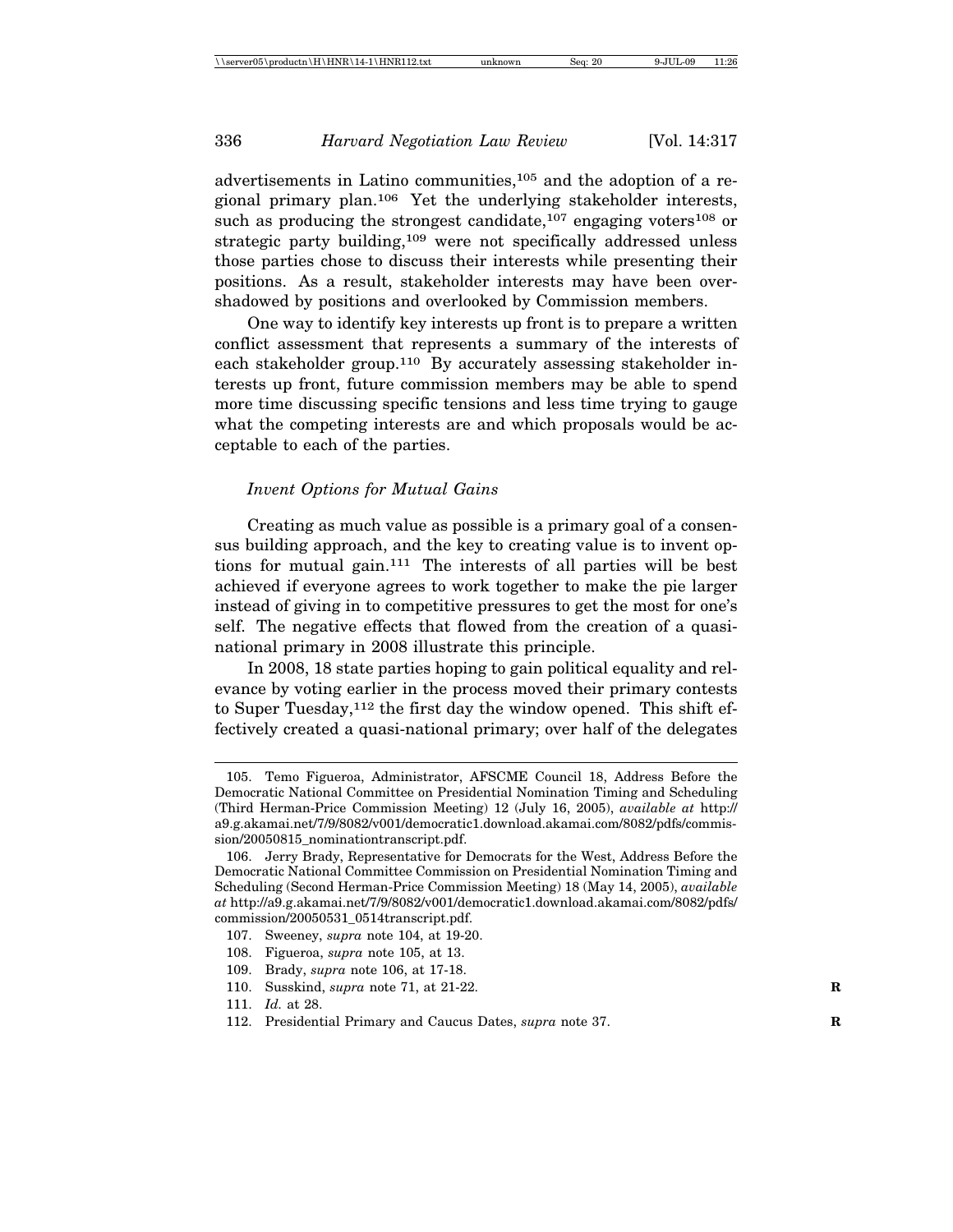were selected that day,<sup>113</sup> resulting in the exact opposite effect state parties had hoped for. By moving their primaries up to February 5th, each state was forced to compete for attention with 23 other states, and each state received less attention than if it had been on its own.114 This situation resembles a classic prisoner's dilemma.115 State parties did not recognize, or chose to ignore, that failure to cooperate *decreased* the relevance their states had in the 2008 nominating process.

Giving future commission members more time to brainstorm and to discuss ways to enlarge the pie could invent options for mutual gains. Options like the rotating regional primary plan, which was presented at the second meeting and stressed the importance of cooperation between states,<sup>116</sup> could have been discussed and considered more thoroughly. Now that state parties have experienced the negative effects of a quasi-national primary, hopefully stakeholders will be more willing to cooperate. The parties must realize that it is in their best interests to reach an agreement that everyone can live with.

# *Barriers to Adopting a Consensus Building Approach*

Although the benefits of a consensus building approach are easily recognizable, the barriers to implementing this approach are high. First, parties may overestimate their ability to get what they want, or a written conflict assessment may determine that there is no zone of possible agreement (ZOPA).117 For example, in 2008 two very important interests were in direct conflict with one another and could not be resolved. Iowa and New Hampshire had an interest in preserving their first-in-the-nation status and threatened to hold their contests

<sup>113.</sup> N.Y. TIMES, Primary Calendar: Democratic Nominating Contests, http://politics.nytimes.com/election-guide/2008/primaries/democraticprimaries/index.html (last visited June 16, 2008).

<sup>114.</sup> Sarah Milnar, *Super Tuesday Hits 24 States*, MARQUETTE TRIBUNE, Feb. 5, 2008.

<sup>115.</sup> URY, *supra* note 30, at 128. Ury presented the following example of a classic **R** prisoner's dilemma: "The group formed two teams. . . . If both teams cooperated, both won; if neither cooperated, both lost. If one cooperated and the other did not, the noncooperator won and the cooperator lost by a big margin. As might be expected, one team told the other that it would cooperate and then double-crossed it." *Id.*

<sup>116.</sup> Leslie Reynolds, Executive Director of the National Association of Secretaries of State, Address Before the Democratic National Committee Commission on Presidential Nomination Timing and Scheduling (Second Herman-Price Commission Meeting) 12 (May 14, 2005), *available at* http://a9.g.akamai.net/7/9/8082/v001/democratic1. download.akamai.com/8082/pdfs/commission/20050531\_0514transcript.pdf.

<sup>117.</sup> DAVID LAX & JAMES SEBENIUS, 3D NEGOTIATION 88 (2006).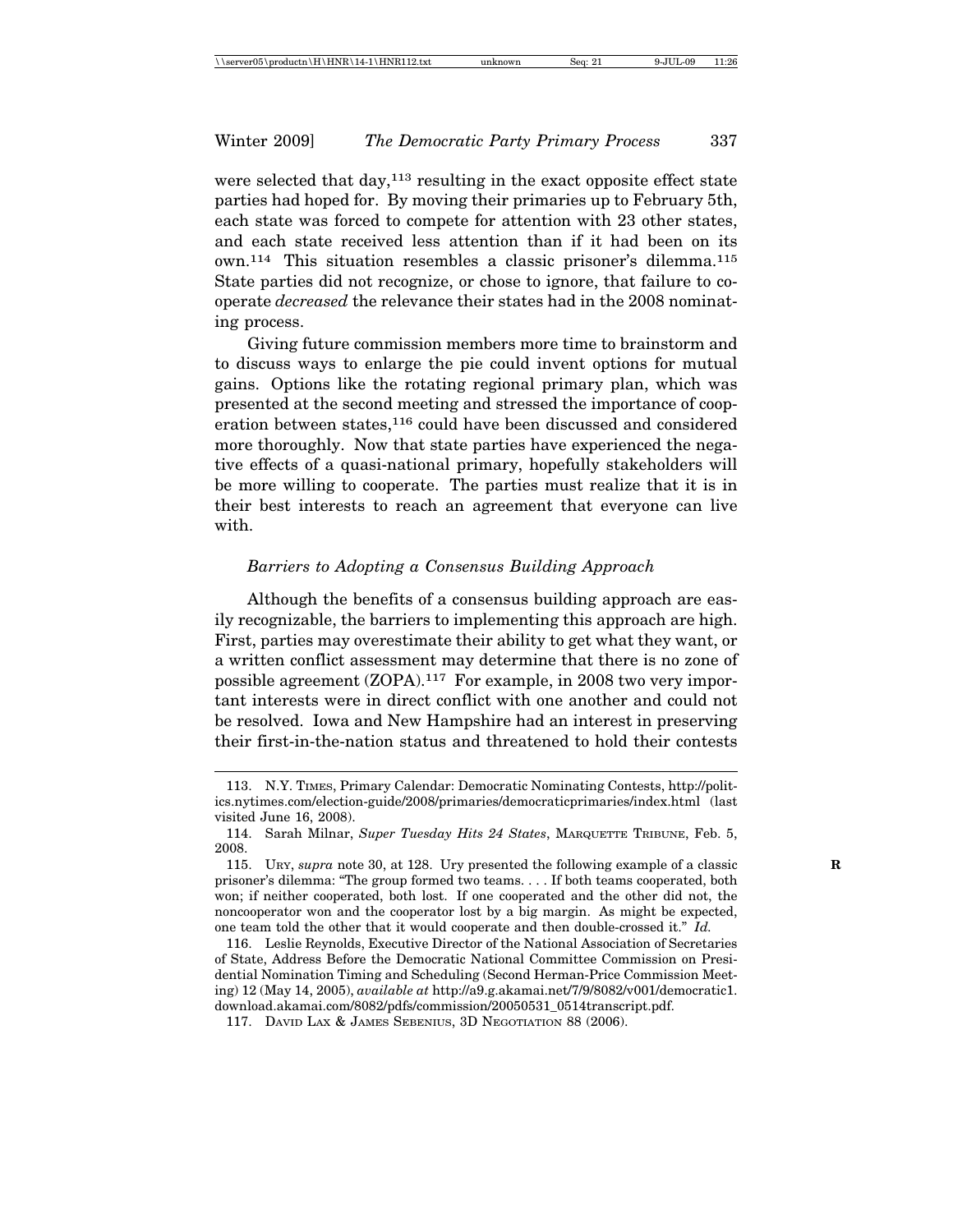first at all costs,118 while Michigan and Florida had an interest in challenging Iowa and New Hampshire's status and suffered a 50% reduction in delegate votes for following through with the challenge.119

Despite the presence of what may seem to be unsolvable conflicts, a consensus building approach is deemed to be successful if a strong majority of the parties is satisfied.<sup>120</sup> Moving forward, the DNC could simply recognize the spoiler potential of Iowa and New Hampshire and decide to proceed with this approach. Some may argue, however, that proceeding with a consensus building approach under these circumstances would be no better than proceeding under the approach employed by the Herman-Price Commission, which contributed to the defection of Michigan and Florida.

Second, a consensus building approach may not be feasible if all the parties are not represented at the bargaining table.121 The absence of representatives from the RNC on the Herman-Price Commission severely inhibited the decision-making ability of Commission members.122 Because the Republicans had already set their 2008 primary schedule before the Herman-Price Commission convened, any discussion of radically changing the schedule was immediately met with resistance to preserve the status quo.<sup>123</sup>

This missing stakeholder thwarted a primary objective the Herman-Price Commission was created to address: timing. The Commission's final report recommended that the DNC meet with the RNC before it voted on its  $2012$  primary schedule,<sup>124</sup> but no agreement to negotiate was reached and the 2012 Republican primary schedule has already been determined.<sup>125</sup> However, in an unprecedented move at the 2008 Republican National Convention, Republicans

125. Jim Geraghty, *The RNC Chair Race's Impact on the 2012 Primary Schedule*, NATIONALREVIEW ONLINE: THE CAMPAIGN SPOT, Dec. 3, 2008.

<sup>118.</sup> *See supra* note 40. **R**

<sup>119.</sup> Seelye & Zeleny, *supra* note 3. **R**

<sup>120.</sup> Susskind, *supra* note 71, at 50. 80% satisfaction is typically required. *Id.* 

<sup>121.</sup> *Id.* at 22.

<sup>122.</sup> *See, e.g.*, McNamara, *supra* note 27, at 6.

<sup>123.</sup> *See, e.g.*, Tom Harkin, U.S. Senator for Iowa, Address Before the Democratic National Committee on Presidential Nomination Timing and Scheduling (Fourth Herman-Price Commission Meeting) 14 (Oct. 1, 2005), *available at* http://a9.g.akamai. net/7/9/8082/v001/democratic1.download.akamai.com/8082/pdfs/20051001\_commissiontranscript.pdf. "Please be sure today to consider the damage that would result from adopting a calendar that begins differently than that of the Republicans. . . . I believe that if we don't compete in those same states, on those same dates our candidates will lose enormous national exposure by diverting and confusing press attention." *Id.*

<sup>124.</sup> Final Report of the Commission, *supra* note 55. **R**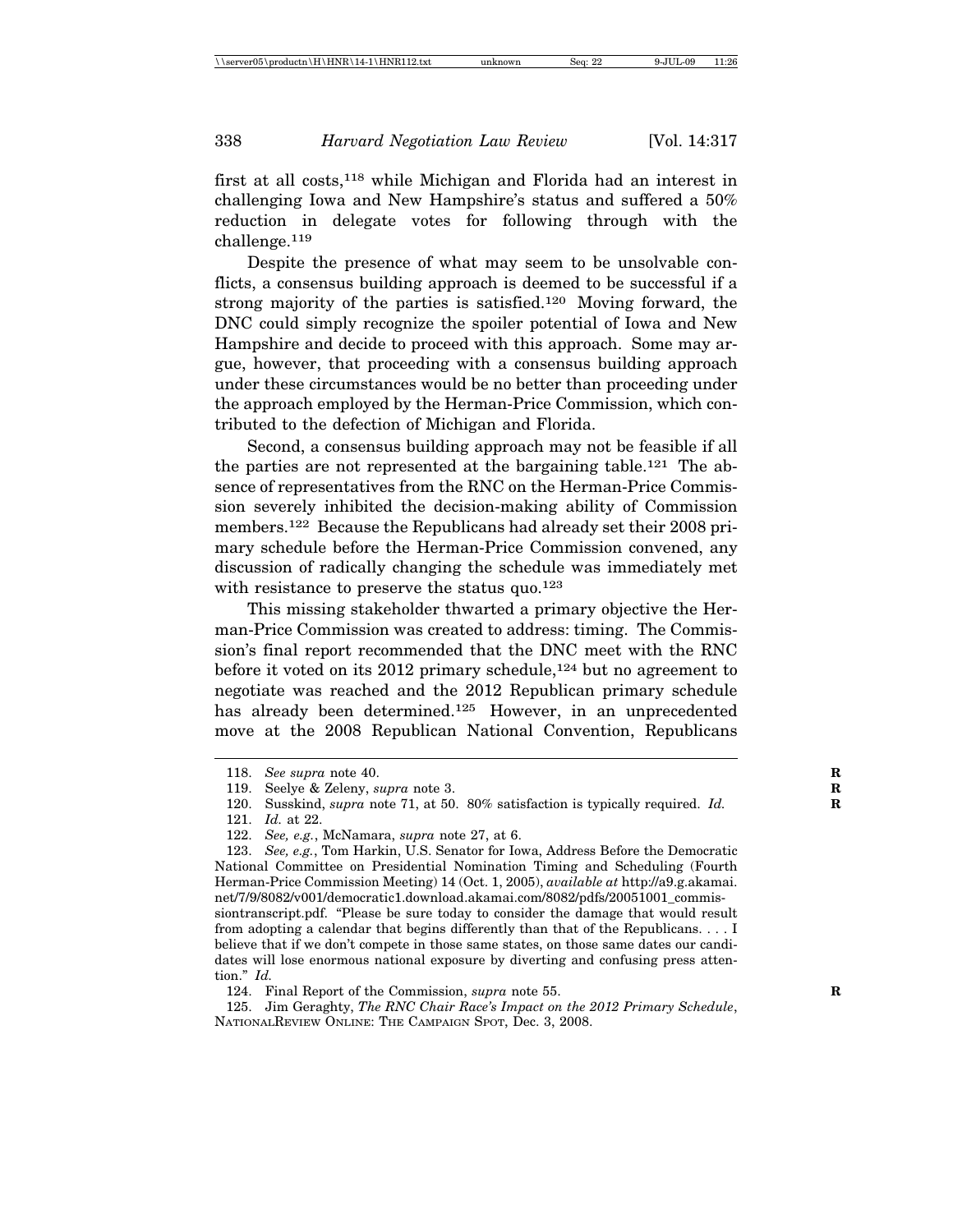Winter 2009] *The Democratic Party Primary Process* 339

formed a commission to evaluate possible reforms to the 2012 primary calendar despite the fact that the schedule had already been approved.126 The formation of this commission will give Democrats, who have also formed a "Change Commission"<sup>127</sup> to evaluate the 2012 primary calendar, an opportunity to negotiate with Republicans. Fortunately, both parties have expressed interest in gaining bipartisan support for primary reform.128

# C. *Allow for Strategic Sequencing*

If this dispute is determined inappropriate for a consensus building approach, another alternative process could utilize a hands-off approach to allow for strategic sequencing:

"Some negotiations are best approached by gathering all affected parties together, sharing all information, and brainstorming a solution to the shared problems. In other cases, though, it may be far more promising—for the purposes of at least one player—to carefully separate and sequence the stages of the process, while actively managing and framing the information flow. Carefully deploying these choices can help build support for an ultimate deal; it can also be used to outflank potential opponents."129

The 2008 conflict between Iowa, New Hampshire, Michigan and Florida was at the heart of the dispute that the Herman-Price Commission was created to address. In such a situation, where the only interest that mattered was which states held the first primary contests, no options for mutual gains may have existed. Through effective sequencing moves away from the table, though, the parties may have been able to negotiate a deal by gaining support from other interested parties and using key relationships to their advantage.130

For example, Iowa and New Hampshire signaled to their fellow 48 states that they would never surrender their first-in-the-nation status; both states used pre-commitment strategies by enacting state laws<sup>131</sup> and by threatening to violate any DNC rule and surrender

<sup>126.</sup> *Id.*

<sup>127.</sup> Resolution Establishing the Democratic Change Commission (adopted Aug. 25, 2008 by the 2008 Democratic National Convention), *available at* http:// www.democrats.org/page/content/changecommissionresolution.

<sup>128.</sup> *See, e.g.*, National Caucus for 2012 Reform Yields New Bi-Partisan Agreement, NATIONAL PRESIDENTIAL CAUCUS, Aug. 20, 2008, *available at* http://www.nationalcaucus.org/blog/2008/08/20/%2526quot%3Bnational-caucus-2012-reform%2526 quot%3B-yields-new-bi-partisan-agreement.

<sup>129.</sup> LAX & SEBENIUS, *supra* note 117, at 105. **R**

<sup>130.</sup> *Id.* at 100, 104.

<sup>131.</sup> *See* McNamara, *supra* note 27. **R**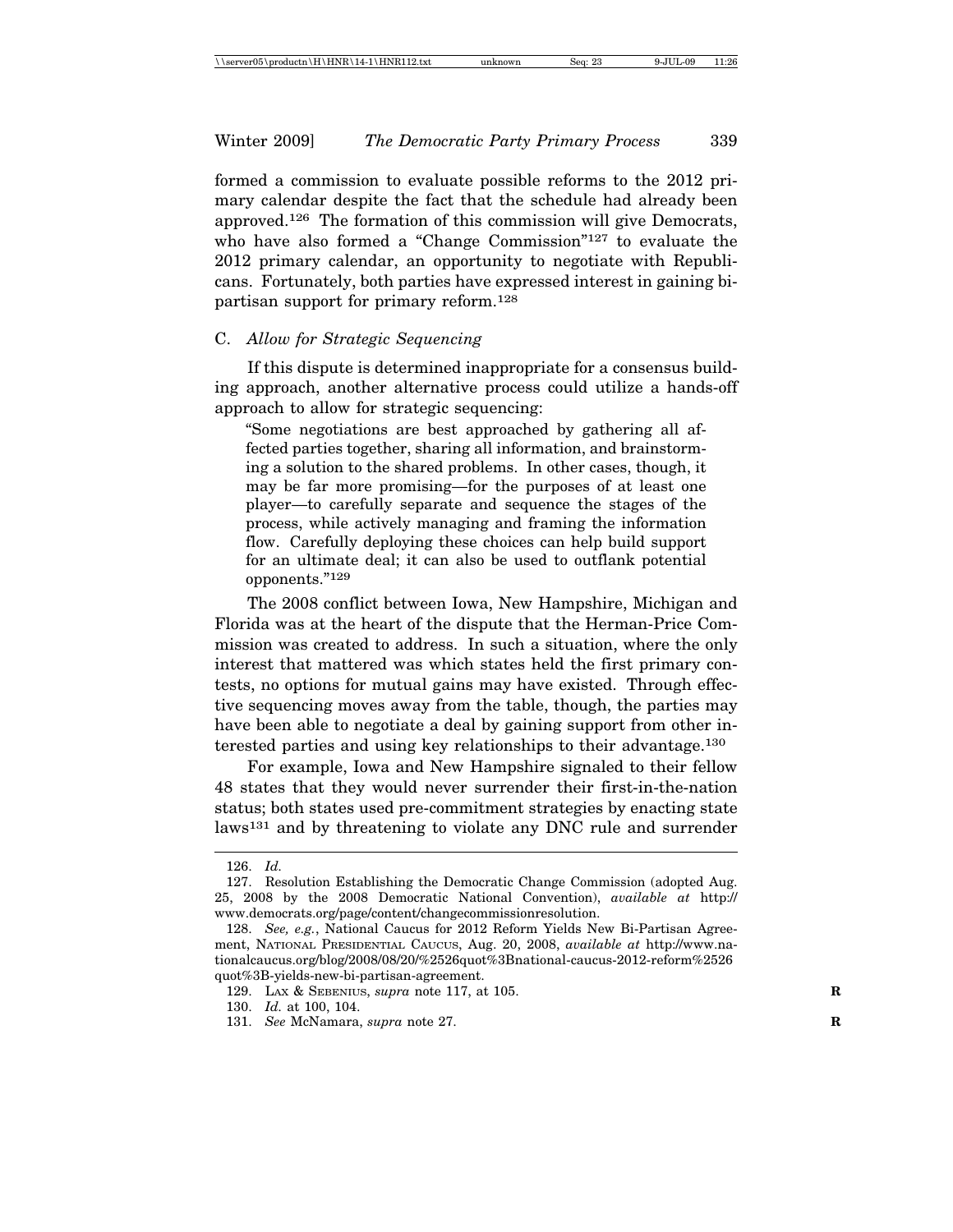their delegates in order to uphold those laws.132 Iowa and New Hampshire's position assumed, however, that they would be able to push their contests forward if another state threatened their premier position—a tactic that both states have used over the past 45 years.133 If Michigan and Florida had been able to gain credible commitments from other states to hold their primaries on the same day as New Hampshire and spoil its primary, New Hampshire may have been more willing to negotiate.

The essence of strategic sequencing is to figure out who influences whom, who defers to whom, and to make a deal "yes-able" by getting the right players on board at the right times through a carefully sequenced process.<sup>134</sup> Backward mapping is a useful tool for implementing strategic sequencing.135 The first step in backward mapping is to "map the relationships between the parties,"136 and the second step is to "[m]ap backward from the key players who are critical to the deal. With respect to the target player, ask which prior agreements among which of the other players might help the target to say yes. Keep working backwards in this fashion until you have found the most promising path through the cloud of possibilities."137

TABLE 3 provides a hypothetical illustration of how Michigan could have used backward mapping to build powerful alliances and to break the impasse with New Hampshire.

Despite the advantages of strategic sequencing, this type of dispute resolution process may not be the best alternative for future reform commissions. To proceed effectively, the parties must have a clear sense of the target deal,<sup>138</sup> but because the target deal is stakeholder-dependent, a reform commission should not have any such clear sense; the DNC should remain neutral to avoid jeopardizing process legitimacy. As a result, strategic sequencing can only work if the DNC takes a hands-off approach to decision-making by giving parties time to design and implement their own strategic sequencing. This strategy may increase the likelihood that parties will reach informal agreements before formal deliberations begin, which could then result in a more efficient process at the bargaining table.

138. *Id.* at 233.

<sup>132.</sup> *See supra* note 40. **R**

<sup>133.</sup> See Brian Mooney, *He's N.H.'s Secret to Primary Primacy*, THE BOSTON GLOBE, July 9, 2007, at A1.

<sup>134.</sup> LAX & SEBENIUS, *supra* note 117, at 104. **R**

<sup>135.</sup> *Id.*

<sup>136.</sup> *Id.* at 116.

<sup>137.</sup> *Id.*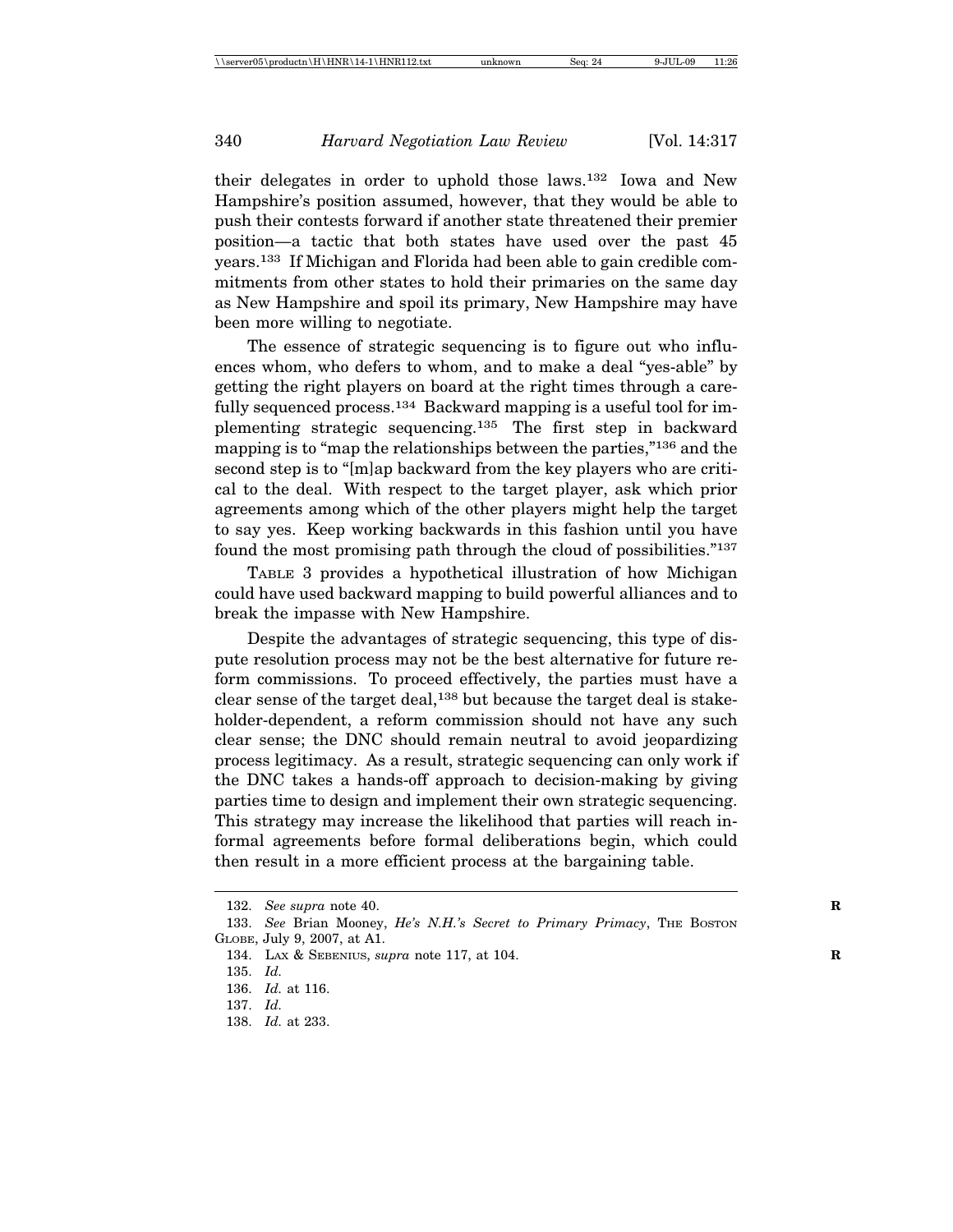| MICHIGAN'S<br><b>ACTION</b><br><b>Identify New</b><br>Hampshire's key<br>relationships.                                                                                                                                          | MICHIGAN'S<br><b>ACTION</b><br>Meet with<br>Delaware and<br>New York to<br>identify their<br>interests.                                                                  | MICHIGAN'S<br><b>ACTION</b><br>Negotiate with<br>Delaware and<br>New York to spoil<br>New Hampshire's<br>primary.         | MICHIGAN'S<br><b>ACTION</b><br>Negotiate with<br>New Hampshire<br>to adopt rotating<br>regional primary<br>plan.                                                                                     |
|----------------------------------------------------------------------------------------------------------------------------------------------------------------------------------------------------------------------------------|--------------------------------------------------------------------------------------------------------------------------------------------------------------------------|---------------------------------------------------------------------------------------------------------------------------|------------------------------------------------------------------------------------------------------------------------------------------------------------------------------------------------------|
| <b>RESULT</b><br>Discover New<br>Hampshire has<br>key relationships<br>with Delaware<br>(because many<br>NH corporations<br>are incorporated<br>there) and New<br>York (because<br>many New<br>Yorkers have NH<br>summer homes). | <b>RESULT</b><br>Discover that<br>Delaware and<br>New York are<br>dissatisfied with<br>the current<br>primary process,<br>especially New<br>Hampshire's<br>elite status. | <b>RESULT</b><br>Get commitments<br>from Delaware<br>and New York to<br>hold their<br>primaries on the<br>same day as NH. | <b>RESULT</b><br>New Hampshire<br>may be more<br>willing to say yes<br>to negotiated<br>agreement if<br>Michigan,<br>Delaware and<br>New York are<br>firmly committed<br>to spoiling its<br>primary. |

TABLE 3: USING BACKWARD MAPPING TO BREAK IMPASSE

V. RECOMMENDATIONS FOR FUTURE REFORM COMMISSIONS

All three alternatives explored in this paper have the potential to guide future reform commissions in designing a process to handle the next primary process dispute. The first alternative is to create a commission similar to the Herman-Price Commission but to take active steps to give the process more legitimacy. This may be accomplished by allowing commission members to negotiate goals early in the process, suppressing biases through the use of a single-text procedure, and giving the commission more authority by forming a joint commission with the DNC Rules & Bylaws Committee.

A second alternative is to create a different type of commission that employs consensus building. Focusing on interests rather than positions and striving to invent options for mutual gains may engender this approach. Barriers include interests that cannot be reconciled, as was the case in 2008 with Iowa, New Hampshire, Michigan and Florida, and missing stakeholders, such as the Republican Party. Thus, before a consensus building approach is attempted, the DNC must ensure that competing interests are negotiable and that all parties are represented at the negotiating table.

A third alternative is to allow parties time for strategic sequencing. Because strategic sequencing is largely an informal, stakeholder-driven process, one challenge to this alternative is that it